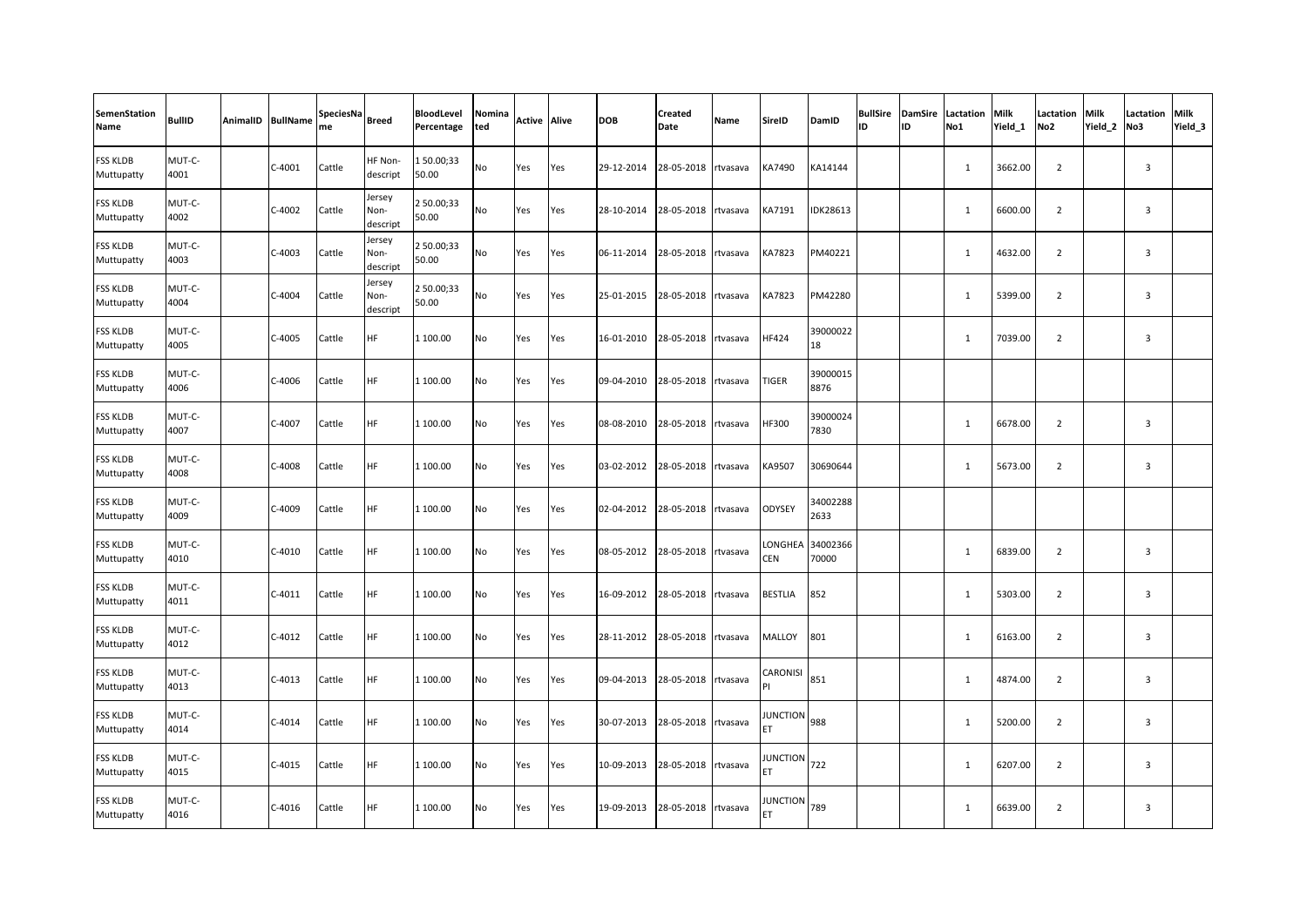| <b>SemenStation</b><br>Name   | <b>BullID</b>  | AnimalID BullName | SpeciesNa<br>me | <b>Breed</b>               | BloodLevel<br>Percentage | Nomina<br>ted | <b>Active Alive</b> |     | <b>DOB</b> | <b>Created</b><br>Date | Name     | <b>SireID</b>          | DamID                             | ID | ID | <b>BullSire DamSire Lactation</b><br>No1 | Milk<br>Yield 1 | Lactation<br>No <sub>2</sub> | <b>Milk</b><br>Yield <sub>2</sub> | <b>Lactation Milk</b><br>No3 | Yield <sub>3</sub> |
|-------------------------------|----------------|-------------------|-----------------|----------------------------|--------------------------|---------------|---------------------|-----|------------|------------------------|----------|------------------------|-----------------------------------|----|----|------------------------------------------|-----------------|------------------------------|-----------------------------------|------------------------------|--------------------|
| <b>FSS KLDB</b><br>Muttupatty | MUT-C-<br>4017 | $C-4017$          | Cattle          | <b>HF</b>                  | 1 100.00                 | No            | Yes                 | Yes | 25-10-2013 | 28-05-2018 rtvasava    |          | <b>JUNCTION</b><br>FT. | 823                               |    |    | $\mathbf{1}$                             | 5446.00         | $\overline{2}$               |                                   | $\overline{3}$               |                    |
| <b>FSS KLDB</b><br>Muttupatty | MUT-C-<br>4018 | $C-4018$          | Cattle          | <b>HF</b>                  | 1 100.00                 | No            | Yes                 | Yes | 19-12-2013 | 28-05-2018 rtvasava    |          | BESTILIA               | 814                               |    |    | 1                                        | 5052.00         | $\overline{2}$               |                                   | $\overline{3}$               |                    |
| <b>FSS KLDB</b><br>Muttupatty | MUT-C-<br>4019 | $C-4019$          | Cattle          | <b>HF</b>                  | 1 100.00                 | No            | Yes                 | Yes | 28-12-2013 | 28-05-2018 rtvasava    |          | CARONISI               | 950                               |    |    | $\mathbf{1}$                             | 5757.00         | $\overline{2}$               |                                   | 3                            |                    |
| <b>FSS KLDB</b><br>Muttupatty | MUT-C-<br>4020 | $C-4020$          | Cattle          | HF                         | 1 100.00                 | No            | Yes                 | Yes | 18-02-2014 | 28-05-2018 rtvasava    |          |                        | 66605047 35415805<br>$\mathbf{8}$ |    |    | 1                                        | 11849.00        | $\overline{2}$               |                                   | $\overline{3}$               |                    |
| FSS KLDB<br>Muttupatty        | MUT-C-<br>4021 | $C-4021$          | Cattle          | <b>HF</b>                  | 1 100.00                 | No            | Yes                 | Yes | 26-03-2014 | 28-05-2018 rtvasava    |          | 55                     | US702431 DE352821<br>05           |    |    | $\mathbf{1}$                             | 10985.00        | $\overline{2}$               |                                   | $\overline{3}$               |                    |
| <b>FSS KLDB</b><br>Muttupatty | MUT-C-<br>4022 | $C-4022$          | Cattle          | <b>HF</b>                  | 1 100.00                 | No            | Yes                 | Yes | 11-05-2014 | 28-05-2018 rtvasava    |          | 18                     | CA113479 DE053728<br>1335         |    |    | $\mathbf{1}$                             | 9999.00         | $\overline{2}$               |                                   | $\overline{\mathbf{3}}$      |                    |
| <b>FSS KLDB</b><br>Muttupatty | MUT-C-<br>4023 | $C-4023$          | Cattle          | <b>HF</b>                  | 1 100.00                 | No            | Yes                 | Yes | 04-08-2014 | 28-05-2018 rtvasava    |          | US699901<br>38         | DE580402<br>699                   |    |    | $\mathbf{1}$                             | 9790.00         | $\overline{2}$               |                                   | $\overline{3}$               |                    |
| <b>FSS KLDB</b><br>Muttupatty | MUT-C-<br>4024 | $C-4024$          | Cattle          | <b>HF</b>                  | 1 100.00                 | No            | Yes                 | Yes | 06-08-2014 | 28-05-2018 rtvasava    |          | T979900-<br>30448      | DE354087<br>573                   |    |    | $\mathbf{1}$                             | 9380.00         | $\overline{2}$               |                                   | $\overline{3}$               |                    |
| <b>FSS KLDB</b><br>Muttupatty | MUT-C-<br>4025 | $C-4025$          | Cattle          | HF Non-<br>descript        | 150.00;33<br>50.00       | No            | Yes                 | Yes | 04-03-2015 | 28-05-2018 rtvasava    |          | HO11355                | HT888652                          |    |    | $\mathbf{1}$                             | 4371.00         | $\overline{2}$               |                                   | $\overline{\mathbf{3}}$      |                    |
| FSS KLDB<br>Muttupatty        | MUT-C-<br>4026 | $C-4026$          | Cattle          | HF Non-<br>descript        | 150.00;33<br>50.00       | No            | Yes                 | Yes | 16-03-2015 | 28-05-2018 rtvasava    |          | KA7191                 | KA11137                           |    |    | 1                                        | 3613.00         | $\overline{2}$               |                                   | $\overline{\mathbf{3}}$      |                    |
| FSS KLDB<br>Muttupatty        | MUT-C-<br>4027 | $C-4027$          | Cattle          | Jersey<br>Non-<br>descript | 2 50.00;33<br>50.00      | No            | Yes                 | Yes | 30-04-2015 | 28-05-2018 rtvasava    |          | KA6706                 | PTM3402                           |    |    | 1                                        | 4949.00         | $\overline{2}$               |                                   | $\overline{3}$               |                    |
| FSS KLDB<br>Muttupatty        | MUT-C-<br>4028 | $C-4028$          | Cattle          | HF Non-<br>descript        | 150.00;33<br>50.00       | No            | Yes                 | Yes | 09-05-2015 | 28-05-2018 rtvasava    |          | KA7490                 | 3064583                           |    |    | 1                                        | 4884.00         | $\overline{2}$               |                                   | 3                            |                    |
| FSS KLDB<br>Muttupatty        | MUT-C-<br>4029 | $C-4029$          | Cattle          | Jersey<br>Non-<br>descript | 2 50.00;33<br>50.00      | No            | Yes                 | Yes | 30-05-2015 | 28-05-2018             | rtvasava | KA7823                 | IDK30915                          |    |    | 1                                        | 6379.00         | $\overline{2}$               |                                   | $\overline{3}$               |                    |
| FSS KLDB<br>Muttupatty        | MUT-C-<br>4030 | $C-4030$          | Cattle          | Jersey<br>Non-<br>descript | 2 50.00;33<br>50.00      | No            | Yes                 | Yes | 01-06-2015 | 28-05-2018 rtvasava    |          | KA6706                 | PTM3672                           |    |    | $\mathbf{1}$                             | 4961.00         | $\overline{2}$               |                                   | $\overline{3}$               |                    |
| <b>FSS KLDB</b><br>Muttupatty | MUT-C-<br>4091 | $C-4091$          | Cattle          | HF Non-<br>descript        | 150.00;33<br>50.00       | No            | Yes                 | Yes | 07-06-2015 | 28-05-2018 rtvasava    |          | <b>HFS 20</b>          | <b>IDK29202</b>                   |    |    | $\mathbf{1}$                             | 5208.00         | $\overline{2}$               |                                   | $\overline{\mathbf{3}}$      |                    |
| FSS KLDB<br>Muttupatty        | MUT-C-<br>4092 | C-4092            | Cattle          | <b>HF</b>                  | 1 100.00                 | No            | Yes                 | Yes | 08-06-2015 | 28-05-2018 rtvasava    |          | HF1002                 | 342                               |    |    | $\mathbf{1}$                             | 6405.00         | $\overline{2}$               |                                   | $\overline{3}$               |                    |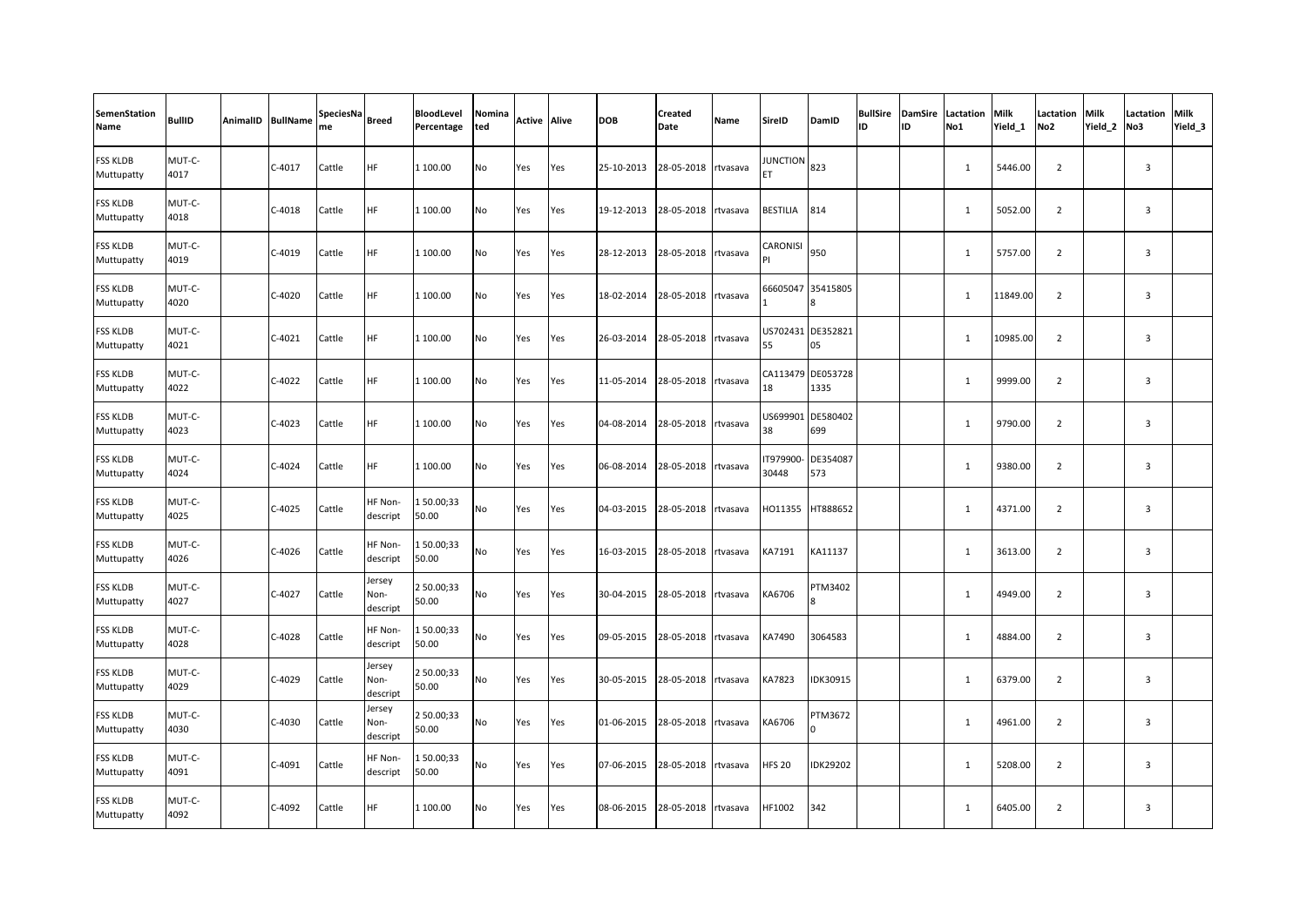| <b>SemenStation</b><br>Name   | <b>BullID</b>  | AnimalID BullName | SpeciesNa<br>me | <b>Breed</b>           | BloodLevel<br>Percentage | Nomina<br>ted | Active | <b>Alive</b> | <b>DOB</b> | Created<br>Date | Name     | <b>SireID</b>        | DamID            | <b>ID</b> | <b>BullSire DamSire</b><br>ID | Lactation<br>No1 | <b>Milk</b><br>Yield 1 | Lactation<br>No <sub>2</sub> | Milk<br>Yield 2 | <b>Lactation Milk</b><br>No3 | Yield <sub>3</sub> |
|-------------------------------|----------------|-------------------|-----------------|------------------------|--------------------------|---------------|--------|--------------|------------|-----------------|----------|----------------------|------------------|-----------|-------------------------------|------------------|------------------------|------------------------------|-----------------|------------------------------|--------------------|
| <b>FSS KLDB</b><br>Muttupatty | MUT-C-<br>4093 | C-4093            | Cattle          | <b>HF</b>              | 1 100.00                 | No            | Yes    | Yes          | 14-06-2015 | 28-05-2018      | rtvasava | HF1005               | 371              |           |                               | $\mathbf{1}$     | 7625.00                | $\overline{2}$               |                 | $\overline{3}$               |                    |
| <b>FSS KLDB</b><br>Muttupatty | MUT-C-<br>4094 | C-4094            | Cattle          | HF Non-<br>descript    | 150.00;33<br>50.00       | No            | Yes    | Yes          | 22-07-2015 | 28-05-2018      | rtvasava | KA11052              | KA14204          |           |                               | 1                | 3112.00                | $\overline{2}$               |                 | $\overline{3}$               |                    |
| FSS KLDB<br>Muttupatty        | MUT-C-<br>4101 | $C-4101$          | Cattle          | HF<br>Sunandini        | 150.00;33<br>50.00       | No            | Yes    | Yes          | 20-08-2015 | 29-05-2018      | rtvasava | <b>HFS 20</b>        | KA9543           |           |                               | $\mathbf{1}$     |                        | $\overline{2}$               |                 | $\overline{3}$               | 4279.00            |
| FSS KLDB<br>Muttupatty        | MUT-C-<br>4102 | $C-4102$          | Cattle          | <b>HF</b><br>Sunandini | 150.00;33<br>50.00       | No            | Yes    | Yes          | 14-10-2015 | 29-05-2018      | rtvasava | KA7490               | KA14188          |           |                               | $\mathbf{1}$     | 3392.90                | $\overline{2}$               |                 | $\overline{3}$               |                    |
| <b>FSS KLDB</b><br>Muttupatty | MUT-C-<br>4103 | $C-4103$          | Cattle          | Jersey<br>Sunandini    | 2 50.00;33<br>50.00      | No            | Yes    | Yes          | 26-08-2015 | 29-05-2018      | rtvasava | KA7823               | IDK30229         |           |                               | $\mathbf{1}$     |                        | $\overline{2}$               |                 | $\overline{3}$               | 8077.00            |
| FSS KLDB<br>Muttupatty        | MUT-C-<br>4104 | $C-4104$          | Cattle          | HF<br>Sunandini        | 150.00;33<br>50.00       | No            | Yes    | Yes          | 01-09-2015 | 29-05-2018      | rtvasava | KA11052              | TM3315           |           |                               | $\mathbf{1}$     |                        | $\overline{2}$               |                 | $\overline{3}$               | 6300.00            |
| <b>FSS KLDB</b><br>Muttupatty | MUT-C-<br>4105 | $C-4105$          | Cattle          | <b>HF</b>              | 1 100.00                 | No            | Yes    | Yes          | 19-06-2015 | 29-05-2018      | rtvasava | HF1005               | 355              |           |                               | 1                | 9150.00                | $\overline{2}$               |                 | $\overline{3}$               |                    |
| <b>FSS KLDB</b><br>Muttupatty | MUT-C-<br>4106 | $C-4106$          | Cattle          | <b>HF</b>              | 1 100.00                 | No            | Yes    | Yes          | 26-11-2015 | 29-05-2018      | rtvasava | <b>AVALON</b>        | 34002263<br>3724 |           |                               |                  |                        |                              |                 |                              |                    |
| <b>FSS KLDB</b><br>Muttupatty | MUT-C-<br>4107 | $C-4107$          | Cattle          | <b>HF</b>              | 1 100.00                 | No            | Yes    | Yes          | 31-01-2016 | 29-05-2018      | rtvasava | LIGNETTE<br>GUNZO    | 39000096<br>2738 |           |                               |                  |                        |                              |                 |                              |                    |
| FSS KLDB<br>Muttupatty        | MUT-C-<br>4108 | $C-4108$          | Cattle          | <b>HF</b>              | 1 100.00                 | No            | Yes    | Yes          | 01-09-2015 | 29-05-2018      | rtvasava | <b>URIONDR</b>       | 39000099<br>2481 |           |                               |                  |                        |                              |                 |                              |                    |
| <b>FSS KLDB</b><br>Muttupatty | MUT-C-<br>4109 | $C-4109$          | Cattle          | <b>HF</b>              | 1 100.00                 | No            | Yes    | Yes          | 16-10-2015 | 29-05-2018      | rtvasava | <b>URIONDR</b>       | 39000007<br>6895 |           | <b>KMF-419</b>                |                  |                        |                              |                 |                              |                    |
| <b>FSS KLDB</b><br>Muttupatty | MUT-C-<br>4201 | <b>CLAUDE</b>     | Cattle          | <b>HF</b><br>Sunandini | 150.00;43<br>50.00       | No            | Yes    | Yes          | 03-07-2016 | 24-06-2019      | rtvasava | KA7490               | KA14346          |           |                               | $\mathbf{1}$     |                        | $\overline{2}$               | 4855.00         | $\overline{3}$               |                    |
| FSS KLDB<br>Muttupatty        | MUT-C-<br>4202 | <b>CLARKE</b>     | Cattle          | HF<br>Sunandini        | 150.00;43<br>50.00       | No            | Yes    | Yes          | 03-07-2016 | 24-06-2019      | rtvasava | HO10644              | KA10798          |           |                               | 1                | 3639.00                | $\overline{2}$               |                 | $\overline{3}$               |                    |
| <b>FSS KLDB</b><br>Muttupatty | MUT-C-<br>4203 | <b>EDGAR</b>      | Cattle          | Jersey                 | 2 100.00                 | No            | Yes    | Yes          | 06-09-2016 | 24-06-2019      | rtvasava | 1077413<br>01396     | 015637-<br>01858 |           |                               | 1                | 6779.00                | $\overline{2}$               |                 | $\overline{3}$               |                    |
| <b>FSS KLDB</b><br>Muttupatty | MUT-C-<br>4204 | <b>DINAR</b>      | Cattle          | <b>HF</b>              | 1 100.00                 | No            | Yes    | Yes          | 14-06-2016 | 24-06-2019      | rtvasava | IMP-<br><b>TYREL</b> | 34002177<br>7121 |           |                               | $\mathbf{1}$     | 6173.00                | $\overline{2}$               |                 | $\overline{3}$               |                    |
| FSS KLDB<br>Muttupatty        | MUT-C-<br>4205 | <b>BOSS</b>       | Cattle          | <b>HF</b>              | 1 100.00                 | No            | Yes    | Yes          | 07-03-2016 | 24-06-2019      | rtvasava | POP                  | 39002080<br>346  |           |                               | $\mathbf{1}$     |                        | $\overline{2}$               |                 | $\overline{3}$               | 6048.00            |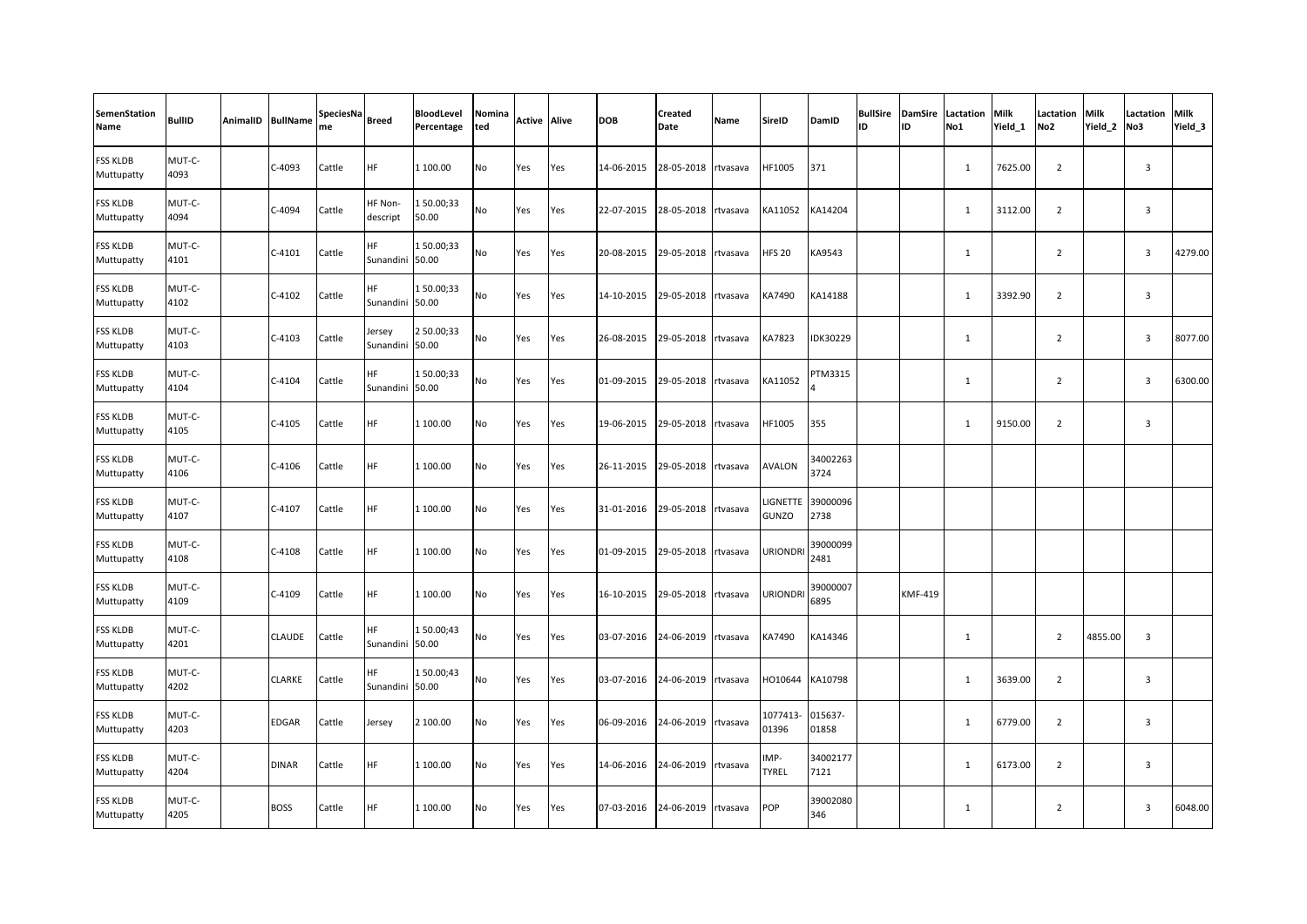| <b>SemenStation</b><br>Name   | <b>BullID</b>  | AnimalID BullName      | SpeciesNa<br>me | <b>Breed</b>           | BloodLevel<br>Percentage | Nomina<br>ted | <b>Active Alive</b> |     | <b>DOB</b> | Created<br>Date | Name     | <b>SireID</b>    | DamID            | ID | ID | <b>BullSire DamSire Lactation</b><br>No1 | <b>Milk</b><br>Yield 1 | Lactation<br>No <sub>2</sub> | Milk<br>Yield 2 | Lactation<br>No3 | Milk<br>Yield <sub>3</sub> |
|-------------------------------|----------------|------------------------|-----------------|------------------------|--------------------------|---------------|---------------------|-----|------------|-----------------|----------|------------------|------------------|----|----|------------------------------------------|------------------------|------------------------------|-----------------|------------------|----------------------------|
| FSS KLDB<br>Muttupatty        | MUT-C-<br>4206 | CAIN                   | Cattle          | <b>HF</b><br>Sunandini | 150.00;43<br>50.00       | No            | Yes                 | Yes | 16-07-2016 | 24-06-2019      | rtvasava | KA7823           | IDK29942         |    |    | $\mathbf{1}$                             |                        | $\overline{2}$               | 6997.00         | $\overline{3}$   |                            |
| <b>FSS KLDB</b><br>Muttupatty | MUT-C-<br>4207 | <b>ETHAN</b>           | Cattle          | Jersey                 | 2 100.00                 | No            | Yes                 | Yes | 01-08-2016 | 24-06-2019      | rtvasava | 057132-<br>02960 | 057625-<br>02611 |    |    | $\mathbf{1}$                             |                        | $\overline{2}$               |                 | $\overline{3}$   | 7059.00                    |
| FSS KLDB<br>Muttupatty        | MUT-C-<br>4208 | <b>FITZ</b>            | Cattle          | HF                     | 1 100.00                 | No            | Yes                 | Yes | 07-08-2016 | 24-06-2019      | rtvasava | <b>POP</b>       | 39000202<br>0351 |    |    |                                          |                        |                              |                 |                  |                            |
| <b>FSS KLDB</b><br>Muttupatty | MUT-C-<br>4209 | <b>ALFRED</b>          | Cattle          | HF                     | 1 100.00                 | No            | Yes                 | Yes | 08-08-2016 | 24-06-2019      | rtvasava | POP              | 39000224<br>2676 |    |    |                                          |                        |                              |                 |                  |                            |
| FSS KLDB<br>Muttupatty        | MUT-C-<br>4210 | <b>FAUST</b>           | Cattle          | <b>HF</b>              | 1 100.00                 | No            | Yes                 | Yes | 26-09-2016 | 24-06-2019      | rtvasava | ASTREMA          | 39000194<br>5304 |    |    |                                          |                        |                              |                 |                  |                            |
| FSS KLDB<br>Muttupatty        | MUT-C-<br>4211 | <b>ENOS</b>            | Cattle          | <b>HF</b><br>Sunandini | 150.00;43<br>50.00       | <b>No</b>     | Yes                 | Yes | 27-11-2016 | 24-06-2019      | rtvasava | HO3405           | KA15891          |    |    | $\mathbf{1}$                             |                        | 2                            |                 | $\overline{3}$   | 4002.00                    |
| <b>FSS KLDB</b><br>Muttupatty | MUT-C-<br>4212 | <b>DUKE</b>            | Cattle          | Jersey                 | 2 100.00                 | No            | Yes                 | Yes | 18-01-2011 | 24-06-2019      | rtvasava | 335              | 4592             |    |    | 1                                        | 3571.00                | $\overline{2}$               |                 | $\overline{3}$   |                            |
| <b>FSS KLDB</b><br>Muttupatty | MUT-C-<br>4213 | AMAL                   | Cattle          | Jersey                 | 2 100.00                 | <b>No</b>     | Yes                 | Yes | 28-01-2011 | 24-06-2019      | rtvasava | 335              | 4538             |    |    | 1                                        | 3763.00                | $\overline{2}$               |                 | $\overline{3}$   |                            |
| FSS KLDB<br>Muttupatty        | MUT-C-<br>4214 | <b>ECLIPSE</b>         | Cattle          | Jersey                 | 2 100.00                 | No            | Yes                 | Yes | 12-03-2011 | 24-06-2019      | rtvasava | 325              | 4606             |    |    | 1                                        | 3238.00                | $\overline{2}$               |                 | $\overline{3}$   |                            |
| FSS KLDB<br>Muttupatty        | MUT-C-<br>4215 | <b>DICE</b>            | Cattle          | Jersey                 | 2 100.00                 | No            | Yes                 | Yes | 23-03-2011 | 24-06-2019      | rtvasava | 335              | 4608             |    |    | $\mathbf{1}$                             | 3105.00                | $\overline{2}$               |                 | $\overline{3}$   |                            |
| FSS KLDB<br>Muttupatty        | MUT-C-<br>4216 | <b>ABSOLUTE</b> Cattle |                 | Jersey                 | 2 100.00                 | No            | Yes                 | Yes | 18-08-2011 | 24-06-2019      | rtvasava | 335              | 4031             |    |    | $\mathbf{1}$                             |                        | $\overline{2}$               | 3964.00         | $\overline{3}$   |                            |
| <b>FSS KLDB</b><br>Muttupatty | MUT-C-<br>4217 | <b>CISCO</b>           | Cattle          | Jersey                 | 2 100.00                 | No            | Yes                 | Yes | 29-08-2011 | 24-06-2019      | rtvasava | 335              | 4665             |    |    | $\mathbf{1}$                             |                        | $\overline{2}$               | 4249.00         | $\overline{3}$   |                            |
| <b>FSS KLDB</b><br>Muttupatty | MUT-C-<br>4218 | <b>CHESTER</b>         | Cattle          | Jersey                 | 2 100.00                 | No            | Yes                 | Yes | 16-09-2011 | 24-06-2019      | rtvasava | 331              | 4666             |    |    | $\mathbf{1}$                             | 3777.00                | $\overline{2}$               |                 | $\overline{3}$   |                            |
| FSS KLDB<br>Muttupatty        | MUT-C-<br>4219 | ABDUL                  | Cattle          | Jersey                 | 2 100.00                 | No            | Yes                 | Yes | 25-09-2011 | 24-06-2019      | rtvasava | 324              | 4735             |    |    | $\mathbf{1}$                             | 3768.00                | $\overline{2}$               |                 | $\overline{3}$   |                            |
| <b>FSS KLDB</b><br>Muttupatty | MUT-C-<br>4220 | <b>CYRUS</b>           | Cattle          | Jersey                 | 2 100.00                 | No            | Yes                 | Yes | 23-02-2011 | 24-06-2019      | rtvasava | 3509             | 3966             |    |    | $\mathbf{1}$                             |                        | $\overline{2}$               | 3840.00         | $\overline{3}$   |                            |
| FSS KLDB<br>Muttupatty        | MUT-C-<br>4221 | AMAZON                 | Cattle          | Jersey                 | 2 100.00                 | No            | Yes                 | Yes | 21-04-2013 | 24-06-2019      | rtvasava | 3552             | 4608             |    |    | 1                                        | 3105.00                | $\overline{2}$               |                 | $\overline{3}$   |                            |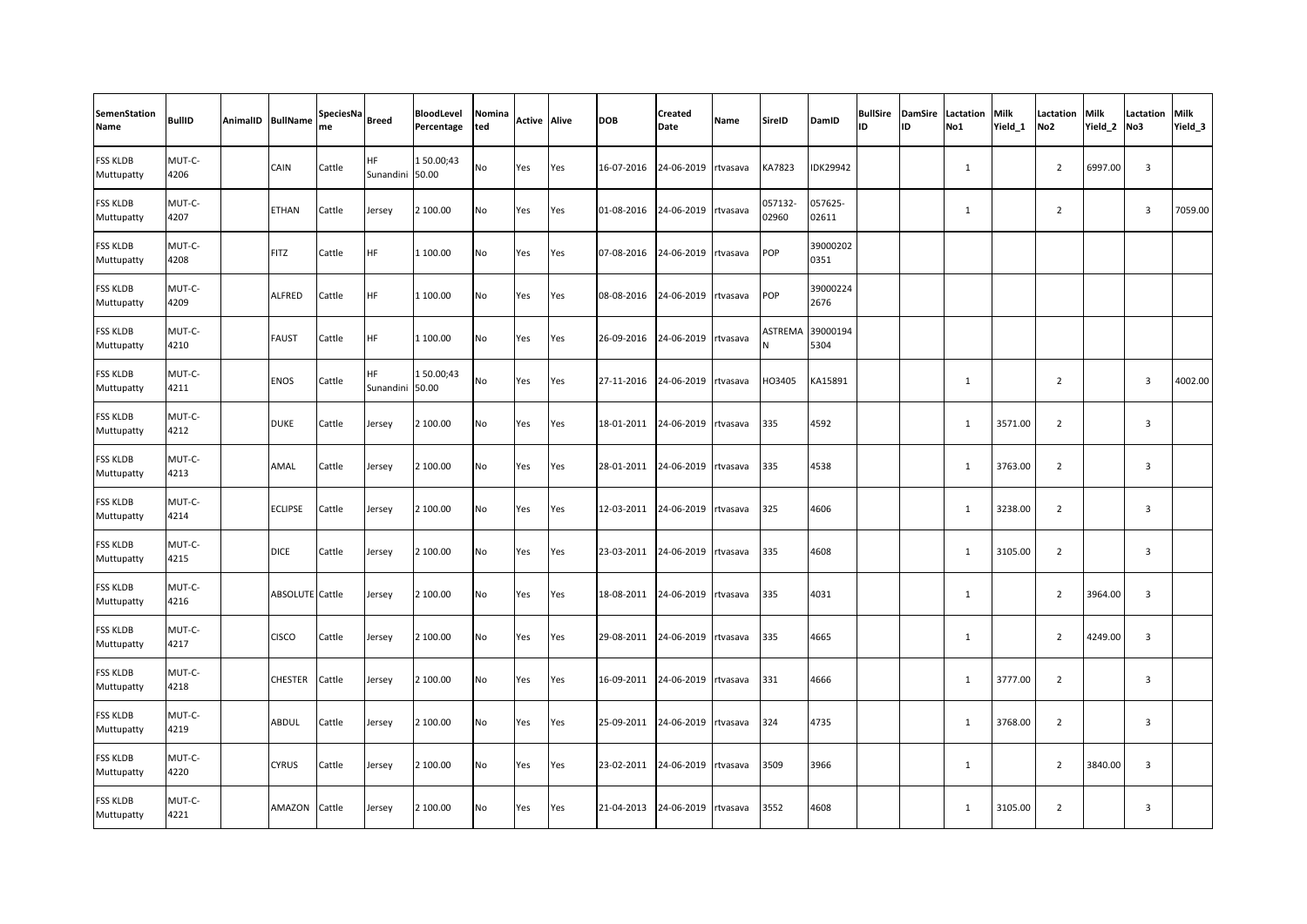| <b>SemenStation</b><br>Name   | <b>BullID</b>      | AnimalID BullName | SpeciesNa<br>me | <b>Breed</b>           | BloodLevel<br>Percentage | Nomina<br>ted | <b>Active Alive</b> |     | <b>DOB</b> | Created<br>Date | Name     | <b>SireID</b>        | DamID                       | <b>BullSire</b><br>lıd | <b>DamSire</b><br>ID | Lactation<br>No1 | <b>Milk</b><br>Yield 1 | Lactation<br>No <sub>2</sub> | Milk<br>Yield 2 | Lactation<br>No3        | Milk<br>Yield_3 |
|-------------------------------|--------------------|-------------------|-----------------|------------------------|--------------------------|---------------|---------------------|-----|------------|-----------------|----------|----------------------|-----------------------------|------------------------|----------------------|------------------|------------------------|------------------------------|-----------------|-------------------------|-----------------|
| <b>FSS KLDB</b><br>Muttupatty | MUT-C-<br>4222     | <b>ABACUS</b>     | Cattle          | Jersey                 | 2 100.00                 | No            | Yes                 | Yes | 26-10-2013 | 24-06-2019      | rtvasava | 3552                 | 4629                        |                        |                      | $\mathbf{1}$     |                        | $\overline{2}$               | 4081.00         | $\overline{3}$          |                 |
| <b>FSS KLDB</b><br>Muttupatty | MUT-C-<br>4223     | <b>DRONE</b>      | Cattle          | Jersey                 | 2 100.00                 | No            | Yes                 | Yes | 02-11-2014 | 24-06-2019      | rtvasava | 3558                 | 4595                        |                        |                      | 1                |                        | $\overline{2}$               | 4315.00         | $\overline{\mathbf{3}}$ |                 |
| <b>FSS KLDB</b><br>Muttupatty | MUT-C-<br>4224     | <b>BRADLY</b>     | Cattle          | Jersey                 | 2 100.00                 | No            | Yes                 | Yes | 08-11-2014 | 24-06-2019      | rtvasava | 3552                 | 5065                        |                        |                      | 1                | 3220.00                | $\overline{2}$               |                 | $\overline{3}$          |                 |
| FSS KLDB<br>Muttupatty        | MUT-C-<br>4225     | <b>BALDER</b>     | Cattle          | <b>HF</b><br>Sunandini | 150.00;43<br>50.00       | No            | Yes                 | Yes | 01-02-2017 | 24-06-2019      | rtvasava | HFS20                | 31960                       |                        |                      | 1                |                        | $\overline{2}$               | 8310.00         | 3                       |                 |
| FSS KLDB<br>Muttupatty        | MUT-C-<br>4226     | <b>BRAXTON</b>    | Cattle          | Jersey<br>Sunandini    | 2 50.00;43<br>50.00      | No            | Yes                 | Yes | 14-03-2017 | 24-06-2019      | rtvasava | KA8326               | KT84587                     |                        |                      | $\mathbf{1}$     | 5883.00                | $\overline{2}$               |                 | $\overline{3}$          |                 |
| FSS KLDB<br>Muttupatty        | MUT-C-<br>4227     | <b>EDUARD</b>     | Cattle          | HF.<br>Sunandini       | 150.00;43<br>50.00       | No            | Yes                 | Yes | 29-03-2017 | 24-06-2019      | rtvasava | HO11630              | KA14265                     |                        |                      | $\mathbf{1}$     |                        | $\overline{2}$               |                 | $\overline{3}$          | 4386.00         |
| FSS KLDB<br>Muttupatty        | MUT-C-<br>4228     | ADDISON           | Cattle          | HF<br>Sunandini 50.00  | 150.00;43                | No            | Yes                 | Yes | 19-04-2017 | 24-06-2019      | rtvasava | HO11753              | KA14302                     |                        |                      | $\mathbf{1}$     |                        | $\overline{2}$               | 4310.00         | $\overline{3}$          |                 |
| <b>FSS KLDB</b><br>Muttupatty | MUT-C-<br>4229     | CEMIL             | Cattle          | <b>HF</b><br>Sunandini | 150.00;43<br>50.00       | No            | Yes                 | Yes | 08-05-2017 | 24-06-2019      | rtvasava | HO0465               | KA15827                     |                        |                      | $\mathbf{1}$     | 3669.00                | $\overline{2}$               |                 | $\overline{3}$          |                 |
| FSS KLDB<br>Muttupatty        | MUT-HF-<br>10800   | DE035761<br>0800  | Cattle          | HF                     | 1 100.00                 | No            | Yes                 | Yes | 11-05-2014 | 29-03-2017      | rtvasava | CA<br>11347918       | <b>DE</b><br>05372813<br>35 |                        |                      | $\mathbf{1}$     | 10464.00               | $\overline{2}$               |                 | 3                       |                 |
| <b>FSS KLDB</b><br>Muttupatty | MUT-HF-<br>12381   | DE035731<br>2381  | Cattle          | <b>HF</b>              | 1 100.00                 | No            | Yes                 | Yes | 18-02-2014 | 29-03-2017      | rtvasava | DE<br>06660504<br>71 | DE<br>03541580<br>58        |                        |                      | 1                | 11849.00               | $\overline{2}$               |                 | $\overline{\mathbf{3}}$ |                 |
| FSS KLDB<br>Muttupatty        | MUT-HF-<br>74271   | DE035697<br>4271  | Cattle          | <b>HF</b>              | 1 100.00                 | <b>No</b>     | Yes                 | Yes | 26-03-2014 | 29-03-2017      | rtvasava | US<br>70243155       | DE<br>03528201<br>05        |                        |                      | 1                | 10985.00               | 2                            |                 | $\overline{3}$          |                 |
| FSS KLDB<br>Muttupatty        | MUT-HF-<br>80533   | DE140458<br>0533  | Cattle          | HF                     | 1 100.00                 | No            | Yes                 | Yes | 04-08-2014 | 29-03-2017      | rtvasava | US<br>69990138       | DE<br>05804026<br>99        |                        |                      | 1                | 9790.00                | $\overline{2}$               |                 | $\overline{3}$          |                 |
| <b>FSS KLDB</b><br>Muttupatty | MUT-HF-<br>82307   | DE035738<br>2307  | Cattle          | <b>HF</b>              | 1 100.00                 | No            | Yes                 | Yes | 06-08-2014 | 29-03-2017      | rtvasava | 09799003<br>07573    | DE<br>03540875<br>73        |                        |                      | $\mathbf{1}$     | 9380.00                | $\overline{2}$               |                 | $\overline{3}$          |                 |
| FSS KLDB<br>Muttupatty        | MUT-HF-<br>KA11264 | KA 11264          | Cattle          | <b>HF</b>              | 1 100.00                 | No            | Yes                 | Yes | 23-08-2009 | 10-05-2016      | rtvasava | $HF-10$              | 689                         |                        |                      | $\mathbf{1}$     |                        | $\overline{2}$               |                 | $\overline{\mathbf{3}}$ | 6177.00         |
| FSS KLDB<br>Muttupatty        | MUT-HF-<br>KA11266 | KA 11266          | Cattle          | HF                     | 1 100.00                 | No            | Yes                 | Yes | 08-09-2009 | 10-05-2016      | rtvasava | HF-10                | 844                         |                        |                      | $\mathbf{1}$     |                        | $\overline{2}$               |                 | $\overline{3}$          | 6321.00         |
| FSS KLDB<br>Muttupatty        | MUT-HF-<br>KA14165 | KA 14165          | Cattle          | HF                     | 1 100.00                 | No            | Yes                 | Yes | 16-09-2012 | 10-05-2016      | rtvasava | <b>BESTILIA</b>      | 852                         |                        |                      | 1                |                        | $\overline{2}$               |                 | $\overline{3}$          | 6006.00         |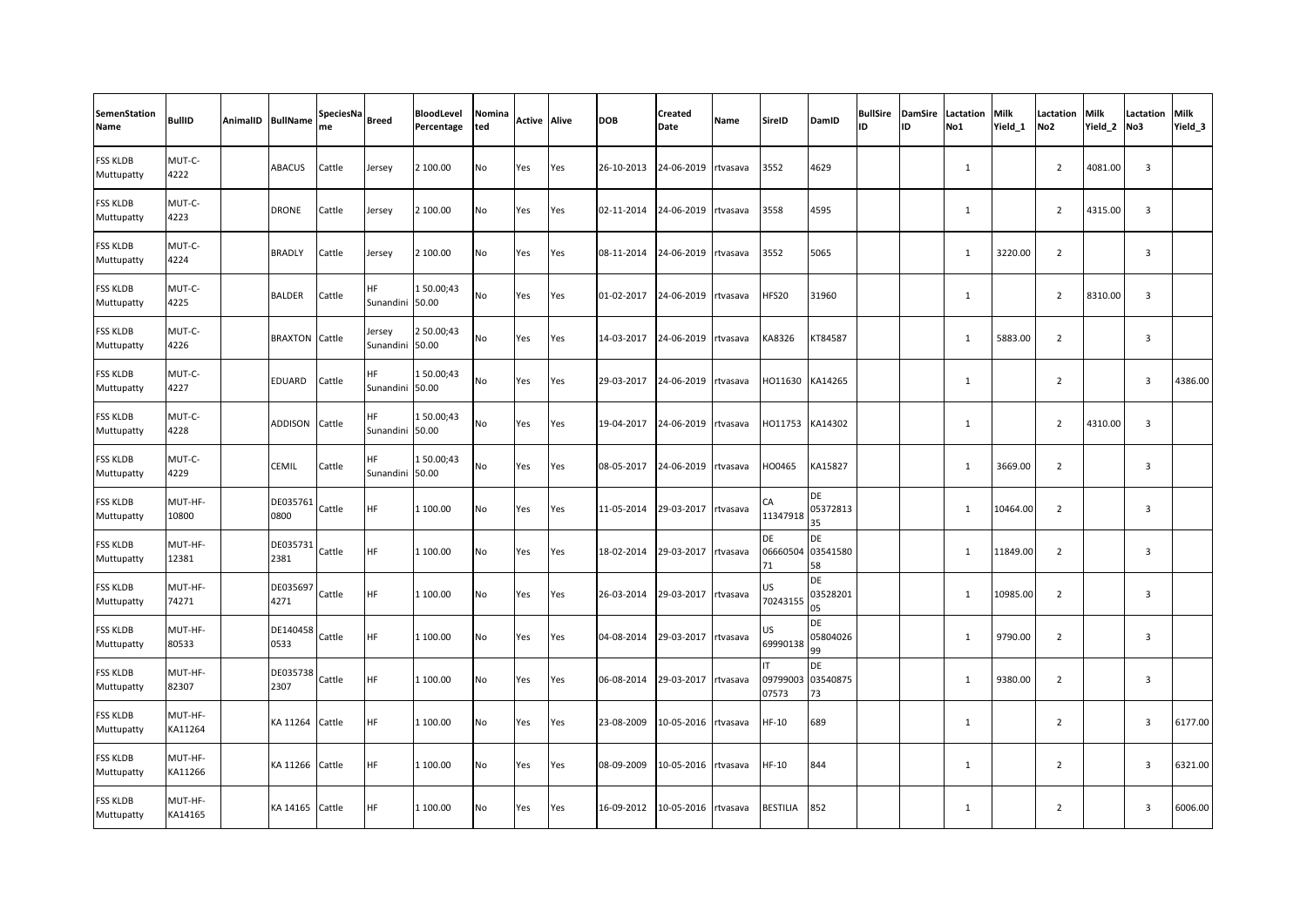| <b>SemenStation</b><br>Name   | <b>BullID</b>        | AnimalID BullName | SpeciesNa<br>me | <b>Breed</b>          | BloodLevel<br>Percentage | Nomina<br>ted | <b>Active Alive</b> |     | <b>DOB</b> | <b>Created</b><br>Date | <b>Name</b> | SireID        | DamID            | <b>BullSire</b><br>ID | <b>DamSire</b><br>ID | Lactation<br>No1 | <b>Milk</b><br>Yield 1 | Lactation<br>No <sub>2</sub> | <b>Milk</b><br>Yield <sub>2</sub> | Lactation<br>No3        | Milk<br>Yield_3 |
|-------------------------------|----------------------|-------------------|-----------------|-----------------------|--------------------------|---------------|---------------------|-----|------------|------------------------|-------------|---------------|------------------|-----------------------|----------------------|------------------|------------------------|------------------------------|-----------------------------------|-------------------------|-----------------|
| FSS KLDB<br>Muttupatty        | MUT-HF-<br>KA14236   | KA 14236 Cattle   |                 | HF.                   | 1 100.00                 | No            | Yes                 | Yes | 02-04-2012 | 10-05-2016             | rtvasava    | ODYSSEY       | 34002288<br>2633 |                       |                      |                  |                        |                              |                                   |                         |                 |
| <b>FSS KLDB</b><br>Muttupatty | MUT-HF-<br>KA14515   | KA 14515 Cattle   |                 | HF.                   | 1 100.00                 | No            | Yes                 | Yes | 06-01-2011 | 10-05-2016             | rtvasava    | <b>DEXTER</b> | 39000025<br>6181 |                       |                      |                  |                        |                              |                                   |                         |                 |
| FSS KLDB<br>Muttupatty        | MUT-HF-<br>KA15917   | KA15917           | Cattle          | HF                    | 1 100.00                 | No            | Yes                 | Yes | 09-04-2010 | 10-05-2016 rtvasava    |             | TIGER         | 39000015<br>8876 |                       |                      |                  |                        |                              |                                   |                         |                 |
| FSS KLDB<br>Muttupatty        | MUT-HF-<br>KA9887    | KA 9887           | Cattle          | HF                    | 1 100.00                 | No            | Yes                 | Yes | 18-07-2007 | 10-05-2016             | rtvasava    | AHF-10        | 489              |                       |                      | $\mathbf{1}$     |                        | $\overline{2}$               |                                   | $\overline{\mathbf{3}}$ | 6529.00         |
| FSS KLDB<br>Muttupatty        | MUT-HF-<br>KA9889    | KA 9889           | Cattle          | HF                    | 1 100.00                 | No            | Yes                 | Yes | 06-08-2007 | 10-05-2016             | rtvasava    | HF-407        | 74275807         |                       |                      | $\mathbf{1}$     |                        | $\overline{2}$               |                                   | $\overline{3}$          | 9074.00         |
| FSS KLDB<br>Muttupatty        | MUT-HF-<br>KA9894    | KA 9894           | Cattle          | HF                    | 1 100.00                 | No            | Yes                 | Yes | 08-09-2007 | 10-05-2016 rtvasava    |             | ABS-6085      | 717              |                       |                      | 1                |                        | $\overline{2}$               |                                   | $\overline{\mathbf{3}}$ | 5937.00         |
| FSS KLDB<br>Muttupatty        | MUT-HF-<br>KA9938    | KA 9938           | Cattle          | HF                    | 1 100.00                 | No            | Yes                 | Yes | 30-10-2007 | 10-05-2016             | rtvasava    | ABS-6085      | 689              |                       |                      | $\mathbf{1}$     |                        | $\overline{2}$               |                                   | $\overline{3}$          | 6210.00         |
| FSS KLDB<br>Muttupatty        | MUT-HFSU-<br>KA11011 | KA 11011 Cattle   |                 | HF<br>Sunandini 50.00 | 150.00;43                | No            | Yes                 | Yes | 30-05-2009 | 10-05-2016             | rtvasava    | KA5569        | <b>IDK26500</b>  |                       |                      | $\mathbf{1}$     |                        | $\overline{2}$               |                                   | $\overline{\mathbf{3}}$ | 4147.00         |
| FSS KLDB<br>Muttupatty        | MUT-HFSU-<br>KA11270 | KA 11270 Cattle   |                 | HF.<br>Sunandini      | 150.00;43<br>50.00       | No            | Yes                 | Yes | 16-02-2010 | 10-05-2016             | rtvasava    | KA6226        | KA6902           |                       |                      | 1                |                        | $\overline{2}$               |                                   | $\overline{\mathbf{3}}$ | 4329.40         |
| FSS KLDB<br>Muttupatty        | MUT-JY-<br>KA14326   | KA 14326          | Cattle          | Jersey                | 2 100.00                 | No            | Yes                 | Yes | 16-09-2011 | 10-05-2016             | rtvasava    | 331           | 4666             |                       |                      | $\mathbf{1}$     |                        | $\overline{2}$               |                                   | $\overline{3}$          | 3777.00         |
| FSS KLDB<br>Muttupatty        | MUT-JY-<br>KA15928   | KA 15928 Cattle   |                 | Jersey                | 2 100.00                 | No            | Yes                 | Yes | 23-02-2013 | 10-05-2016             | rtvasava    | 3509          | 3966             |                       |                      | $\mathbf{1}$     |                        | $\overline{2}$               |                                   | $\overline{3}$          | 3840.00         |
| FSS KLDB<br>Muttupatty        | MUT-JY-<br>KA9990    | KA 9990           | Cattle          | Jersey                | 2 100.00                 | No            | Yes                 | Yes | 14-09-2007 | 10-05-2016 rtvasava    |             | JY9695        | 74442292         |                       |                      | $\mathbf{1}$     |                        | $\overline{2}$               |                                   | $\overline{\mathbf{3}}$ | 5368.00         |
| FSS KLDB<br>Muttupatty        | MUT-JYSU-<br>KA10557 | KA 10557          | Cattle          | lersey<br>Sunandini   | 2 50.00;43<br>50.00      | No            | Yes                 | Yes | 20-04-2009 | 10-05-2016             | rtvasava    | KA5390        | IDK23680         |                       |                      | 1                |                        | $\overline{2}$               |                                   | $\overline{\mathbf{3}}$ | 5297.00         |
| FSS KLDB<br>Muttupatty        | MUT-JYSU-<br>KA10739 | KA 10739 Cattle   |                 | lersey<br>Sunandini   | 2 50.00;43<br>50.00      | No            | Yes                 | Yes | 03-08-2009 | 10-05-2016             | rtvasava    | KA5075        | <b>OIC7088</b>   |                       |                      | 1                |                        | $\overline{2}$               |                                   | $\overline{3}$          | 4333.00         |
| FSS KLDB<br>Muttupatty        | MUT-JYSU-<br>KA11008 | KA 11008 Cattle   |                 | Jersey<br>Sunandini   | 2 50.00;43<br>50.00      | No            | Yes                 | Yes | 27-07-2009 | 10-05-2016             | rtvasava    | KA5844        | 23872            |                       |                      | 1                |                        | $\overline{2}$               |                                   | $\overline{\mathbf{3}}$ | 3927.00         |
| FSS KLDB<br>Muttupatty        | MUT-JYSU-<br>KA14106 | KA 14106 Cattle   |                 | lersey<br>Sunandini   | 2 50.00;43<br>50.00      | No            | Yes                 | Yes | 23-07-2012 | 10-05-2016             | rtvasava    | JE00314       | KA10124          |                       |                      | $\mathbf{1}$     |                        | $\overline{2}$               | 4888.00                           | $\overline{3}$          |                 |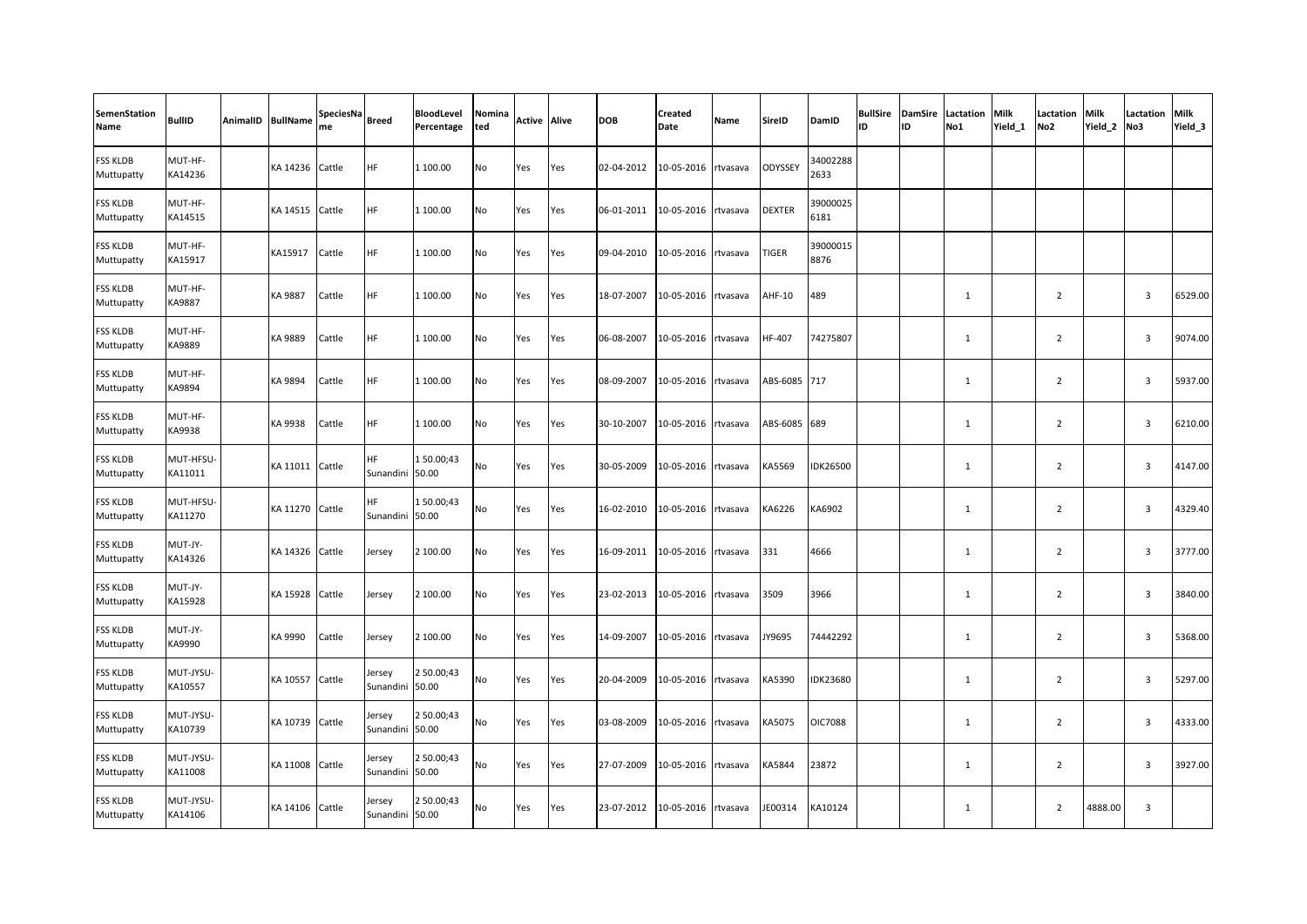| <b>SemenStation</b><br>Name   | <b>BullID</b>        | AnimalID BullName         | SpeciesNa<br>me | <b>Breed</b>               | BloodLevel<br>Percentage | Nomina<br>ted | <b>Active Alive</b> |     | <b>DOB</b> | <b>Created</b><br>Date | Name     | <b>SireID</b> | DamID         | ID | ID | <b>BullSire DamSire Lactation</b><br>No1 | Milk<br>Yield 1 | Lactation<br>No <sub>2</sub> | Milk<br>Yield_2 | Lactation<br>No3        | <b>Milk</b><br>Yield <sub>3</sub> |
|-------------------------------|----------------------|---------------------------|-----------------|----------------------------|--------------------------|---------------|---------------------|-----|------------|------------------------|----------|---------------|---------------|----|----|------------------------------------------|-----------------|------------------------------|-----------------|-------------------------|-----------------------------------|
| FSS KLDB<br>Muttupatty        | MUT-JYSU-<br>KA14130 | KA 14130                  | Cattle          | Jersey<br>Sunandini        | 2 50.00;43<br>50.00      | No            | Yes                 | Yes | 05-09-2012 | 10-05-2016 rtvasava    |          | JE00314       | KA11401       |    |    | $\mathbf{1}$                             |                 | $\overline{2}$               | 3763.00         | $\overline{3}$          |                                   |
| <b>FSS KLDB</b><br>Muttupatty | MUT-JYSU-<br>KA14142 | KA 14142                  | Cattle          | Jersey<br>Sunandini        | 2 50.00;43<br>50.00      | No            | Yes                 | Yes | 26-09-2012 | 10-05-2016 rtvasava    |          | JE00314       | KA11271       |    |    | $\mathbf{1}$                             |                 | $\overline{2}$               | 4233.00         | $\overline{3}$          |                                   |
| FSS KLDB<br>Muttupatty        | MUT-JYSU-<br>KA14290 | KA 14290                  | Cattle          | Jersey<br>Sunandini        | 2 50.00;43<br>50.00      | No            | Yes                 | Yes | 02-05-2013 | 10-05-2016 rtvasava    |          | JE00314       | KA10798       |    |    | $\mathbf{1}$                             | 3639.00         | $\overline{2}$               |                 | $\overline{\mathbf{3}}$ |                                   |
| FSS KLDB<br>Muttupatty        | MUT-JYSU-<br>KA9209  | KA 9209                   | Cattle          | Jersey<br>Sunandini        | 2 50.00;43<br>50.00      | No            | Yes                 | Yes | 10-08-2008 | 10-05-2016 rtvasava    |          | KA4314        | KA6017        |    |    | 1                                        |                 | $\overline{2}$               | 3750.00         | $\overline{3}$          |                                   |
| FSS KLDB<br>Muttupatty        | MUT-<br>KA10021      | KA10021                   | Cattle          | Jersey                     | 2 100.00                 | No            | Yes                 | Yes | 10-03-2007 | 26-02-2018 rtvasava    |          | 965           | 3301          |    |    | 1                                        | 3871.00         | $\overline{2}$               |                 | $\overline{3}$          |                                   |
| FSS KLDB<br>Muttupatty        | MUT-<br>KA10045      | KA10045                   | Cattle          | Jersey                     | 2 100.00                 | No            | Yes                 | Yes | 17-01-2007 | 30-10-2017             | rtvasava | 91            | 4098          |    |    | $\mathbf{1}$                             | 4149.00         | $\overline{2}$               |                 | $\overline{3}$          |                                   |
| FSS KLDB<br>Muttupatty        | MUT-<br>KA10416      | KA10416                   | Cattle          | <b>HF</b>                  | 1 100.00                 | No            | Yes                 | Yes | 05-01-2008 | 30-10-2017             | rtvasava | ABS 6085      | 786           |    |    | 1                                        | 6299.00         | $\overline{2}$               |                 | $\overline{\mathbf{3}}$ |                                   |
| <b>FSS KLDB</b><br>Muttupatty | MUT-<br>KA10417      | KA10417                   | Cattle          | <b>HF</b>                  | 1 100.00                 | No            | Yes                 | Yes | 13-02-2008 | 30-10-2017             | rtvasava | ABS 6085      | 785           |    |    | 1                                        | 6255.00         | $\overline{2}$               |                 | $\overline{3}$          |                                   |
| <b>FSS KLDB</b><br>Muttupatty | MUT-<br>KA10518      | KA10518                   | Cattle          | HF Non-<br>descript        | 150.00;33<br>50.00       | No            | Yes                 | Yes | 14-06-2008 | 30-10-2017             | rtvasava | KA 5483       | 58929         |    |    | 1                                        | 4334.00         | $\overline{2}$               |                 | $\overline{3}$          |                                   |
| FSS KLDB<br>Muttupatty        | MUT-<br>KA10547      | KA10547                   | Cattle          | HF Non-<br>descript        | 150.00;33<br>50.00       | No            | Yes                 | Yes | 10-10-2008 | 04-03-2015             | rtvasava | KA5740        | PM26472       |    |    | $\mathbf{1}$                             | 4998.00         | $\overline{2}$               |                 | $\overline{3}$          |                                   |
| FSS KLDB<br>Muttupatty        | MUT-<br>KA10736      | KA10736/<br><b>ALADIN</b> | Cattle          | Jersey<br>Sunandini        | 2 50.00;43<br>50.00      | No            | Yes                 | Yes | 16-04-2009 | 17-06-2020 rtvasava    |          | KA5584        | 24615         |    |    | $\mathbf{1}$                             |                 | $\overline{2}$               | 4103.00         | $\overline{3}$          |                                   |
| <b>FSS KLDB</b><br>Muttupatty | MUT-<br>KA10737      | KA10737                   | Cattle          | HF Non-<br>descript        | 150.00;33<br>50.00       | No            | Yes                 | Yes | 18-04-2009 | 07-11-2014 rtvasava    |          | KA5165        | 26019         |    |    | $\mathbf{1}$                             | 5566.00         | $\overline{2}$               |                 | $\overline{3}$          |                                   |
| <b>FSS KLDB</b><br>Muttupatty | MUT-<br>KA11003      | KA11003                   | Cattle          | HF Non-<br>descript        | 150.00;33<br>50.00       | No            | Yes                 | Yes | 05-06-2009 | 04-03-2015 rtvasava    |          | KA5569        | KTM6870       |    |    | $\mathbf{1}$                             | 4301.00         | $\overline{2}$               |                 | $\overline{3}$          |                                   |
| FSS KLDB<br>Muttupatty        | MUT-<br>KA11007      | KA11007                   | Cattle          | Jersey<br>Non-<br>descript | 2 50.00;33<br>50.00      | No            | Yes                 | Yes | 04-03-2011 | 26-02-2018             | rtvasava | KA6706        | ID25097       |    |    | $\mathbf{1}$                             | 5680.00         | $\overline{2}$               |                 | $\overline{3}$          |                                   |
| <b>FSS KLDB</b><br>Muttupatty | MUT-<br>KA11055      | KA11055                   | Cattle          | Jersey<br>Sunandini        | 2 50.00;43<br>50.00      | No            | Yes                 | Yes | 30-06-2010 | 26-10-2018 rtvasava    |          | J0255         | KA10528       |    |    | $\mathbf{1}$                             | 3187.00         | $\overline{2}$               |                 | $\overline{3}$          |                                   |
| FSS KLDB<br>Muttupatty        | MUT-<br>KA11106      | KA11106                   | Cattle          | Jersey<br>Non-<br>descript | 2 50.00;33<br>50.00      | No            | Yes                 | Yes | 31-07-2009 | 30-10-2017 rtvasava    |          | KA 10038      | <b>KA7522</b> |    |    | 1                                        |                 | $\overline{2}$               | 3682.00         | $\overline{3}$          |                                   |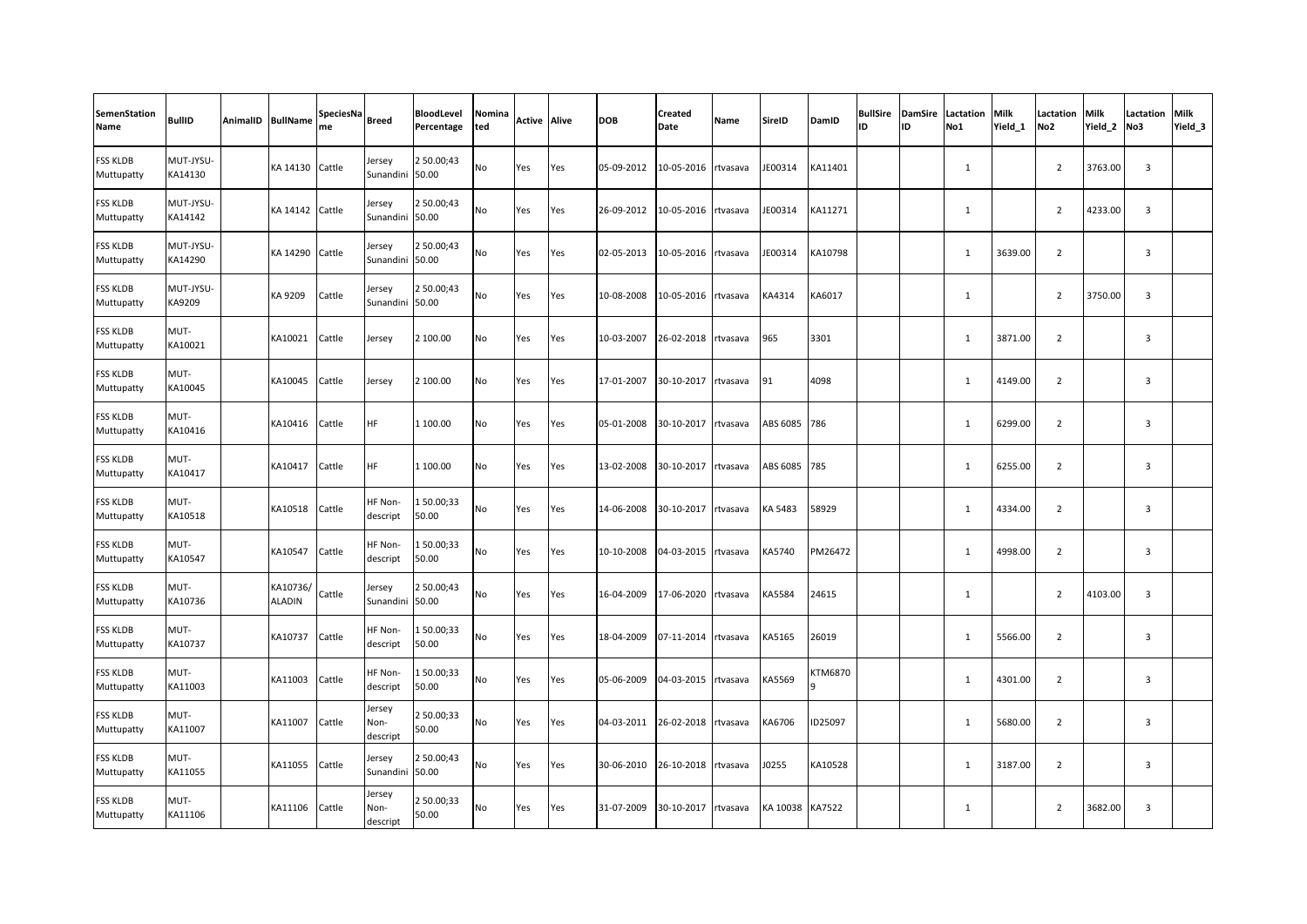| <b>SemenStation</b><br>Name   | <b>BullID</b>   | AnimalID BullName                                | SpeciesNa<br>me | <b>Breed</b>               | BloodLevel<br>Percentage | Nomina<br>ted | <b>Active Alive</b> |     | <b>DOB</b> | Created<br>Date     | Name     | <b>SireID</b> | DamID                   | ID | ID | <b>BullSire DamSire Lactation</b><br>No1 | Milk<br>Yield 1 | Lactation<br>No <sub>2</sub> | <b>Milk</b><br>Yield 2 | Lactation<br>No3        | <b>Milk</b><br>Yield <sub>3</sub> |
|-------------------------------|-----------------|--------------------------------------------------|-----------------|----------------------------|--------------------------|---------------|---------------------|-----|------------|---------------------|----------|---------------|-------------------------|----|----|------------------------------------------|-----------------|------------------------------|------------------------|-------------------------|-----------------------------------|
| FSS KLDB<br>Muttupatty        | MUT-<br>KA11125 | KA11125                                          | Cattle          | Jersey<br>Non-<br>descript | 2 50.00;33<br>50.00      | No            | Yes                 | Yes | 20-09-2009 | 30-10-2017          | rtvasava | KA 10038      | KA 7709                 |    |    | $\mathbf{1}$                             | 4623.00         | $\overline{2}$               |                        | $\overline{3}$          |                                   |
| <b>FSS KLDB</b><br>Muttupatty | MUT-<br>KA11259 | KA11259                                          | Cattle          | Jersey<br>Non-<br>descript | 2 50.00;33<br>50.00      | No            | Yes                 | Yes | 16-10-2011 | 26-02-2018 rtvasava |          | KA6706        | PT27292                 |    |    | $\mathbf{1}$                             |                 | $\overline{2}$               | 4266.00                | $\overline{3}$          |                                   |
| <b>FSS KLDB</b><br>Muttupatty | MUT-<br>KA11260 | KA11260                                          | Cattle          | Jersey<br>Non-<br>descript | 2 50.00;33<br>50.00      | No            | Yes                 | Yes | 23-10-2011 | 26-02-2018          | rtvasava | KA6706        | KT77400                 |    |    | $\mathbf{1}$                             | 4993.00         | $\overline{2}$               |                        | 3                       |                                   |
| FSS KLDB<br>Muttupatty        | MUT-<br>KA11265 | KA11265                                          | Cattle          | <b>HF</b>                  | 1 100.00                 | Yes           | Yes                 | Yes | 31-08-2009 | 26-02-2018          | rtvasava | HF10          | 832                     |    |    | 1                                        | 6352.00         | $\overline{2}$               |                        | $\overline{3}$          |                                   |
| FSS KLDB<br>Muttupatty        | MUT-<br>KA11284 | KA11284                                          | Cattle          | Jersey<br>Non-<br>descript | 2 50.00;33<br>50.00      | No            | Yes                 | Yes | 06-04-2010 | 30-10-2017          | rtvasava | KA 10038      | KA20910                 |    |    | 1                                        | 4734.00         | $\overline{2}$               |                        | $\overline{3}$          |                                   |
| FSS KLDB<br>Muttupatty        | MUT-<br>KA11542 | KA11542                                          | Cattle          | <b>HF</b>                  | 1 100.00                 | No            | Yes                 | Yes | 03-02-2012 | 30-10-2017          | rtvasava | KA 9507       | 30690644                |    |    | $\mathbf{1}$                             | 5673.00         | $\overline{2}$               |                        | $\overline{3}$          |                                   |
| FSS KLDB<br>Muttupatty        | MUT-<br>KA11685 | KA11685                                          | Cattle          | HF Non-<br>descript        | 150.00;33<br>50.00       | No            | Yes                 | Yes | 31-07-2010 | 30-10-2017          | rtvasava | KA 6615       | KA 8001                 |    |    | 1                                        | 4616.00         | $\overline{2}$               |                        | $\overline{3}$          |                                   |
| <b>FSS KLDB</b><br>Muttupatty | MUT-<br>KA11905 | KA11905                                          | Cattle          | <b>HF Rathi</b>            | 150.00;25<br>50.00       | Yes           | Yes                 | Yes | 30-11-2010 | 07-11-2014 rtvasava |          | H1127         | KA10202                 |    |    | 1                                        | 2550.00         | $\overline{2}$               |                        | $\overline{3}$          |                                   |
| <b>FSS KLDB</b><br>Muttupatty | MUT-<br>KA12032 | KA12032                                          | Cattle          | Jersey<br>Non-<br>descript | 2 50.00;33<br>50.00      | No            | Yes                 | Yes | 13-07-2011 | 26-02-2018 rtvasava |          | KA6622        | KA9634                  |    |    | 1                                        | 4833.00         | $\overline{2}$               |                        | $\overline{\mathbf{3}}$ |                                   |
| FSS KLDB<br>Muttupatty        | MUT-<br>KA12301 | KA12301                                          | Cattle          | Jersey<br>Non-<br>descript | 2 50.00;33<br>50.00      | No            | Yes                 | Yes | 02-12-2011 | 30-10-2017          | rtvasava | KA10039       | ID24706                 |    |    | $\mathbf{1}$                             | 5018.00         | $\overline{2}$               |                        | $\overline{\mathbf{3}}$ |                                   |
| FSS KLDB<br>Muttupatty        | MUT-<br>KA12312 | KA12312                                          | Cattle          | Jersey<br>Non-<br>descript | 2 50.00;33<br>50.00      | No            | Yes                 | Yes | 28-10-2014 | 30-10-2017 rtvasava |          | KA 7191       | IDK28613                |    |    | $\mathbf{1}$                             | 6600.00         | $\overline{2}$               |                        | $\overline{3}$          |                                   |
| <b>FSS KLDB</b><br>Muttupatty | MUT-<br>KA12315 | 12315/AR<br>SHAD                                 | Cattle          | Jersey<br>Non-<br>descript | 2 50.00;33<br>50.00      | No            | Yes                 | Yes | 06-11-2014 | 28-05-2018 rtvasava |          | KA7823        | PTM4022                 |    |    | $\mathbf{1}$                             |                 | $\overline{2}$               | 4632.00                | $\overline{\mathbf{3}}$ |                                   |
| <b>FSS KLDB</b><br>Muttupatty | MUT-<br>KA12318 | KA12318/<br><b>FIDEL</b>                         | Cattle          | Jersey<br>Non-<br>descript | 2 50.00;33<br>50.00      | No            | Yes                 | Yes | 25-01-2015 | 28-05-2018 rtvasava |          | KA7823        | <b>PTM4228</b>          |    |    | $\mathbf{1}$                             |                 | $\overline{2}$               | 5399.00                | $\overline{\mathbf{3}}$ |                                   |
| FSS KLDB<br>Muttupatty        | MUT-<br>KA13382 | A1338Z/<br>42001876<br>6417/DIA<br><b>AA3584</b> | Cattle          | Jersey<br>Sunandini        | 2 50.00;43<br>50.00      | No            | Yes                 | Yes | 30-05-2015 | 05-06-2018 rtvasava |          | KA7823        | IDK30915                |    |    | $\mathbf{1}$                             | 6379.00         | $\overline{2}$               |                        | $\overline{\mathbf{3}}$ |                                   |
| <b>FSS KLDB</b><br>Muttupatty | MUT-<br>KA13384 | 42001876<br>7023/CLE<br>20.52                    | Cattle          | HF.<br>Sunandini           | 150.00;43<br>50.00       | No            | Yes                 | Yes | 07-06-2015 | 04-06-2018          | rtvasava | HF520         | <b>IDK29202</b>         |    |    | 1                                        | 5208.00         | $\overline{2}$               |                        | 3                       |                                   |
| FSS KLDB<br>Muttupatty        | MUT-<br>KA13388 | KA13388/<br><b>CRUZE</b>                         | Cattle          | Jersey<br>Sunandini        | 2 50.00;43<br>50.00      | No            | Yes                 | Yes | 06-01-2015 | 12-10-2018 rtvasava |          | 6706          | PTM3672<br><sup>0</sup> |    |    | 1                                        | 4961.00         | $\overline{2}$               |                        | $\overline{\mathbf{3}}$ |                                   |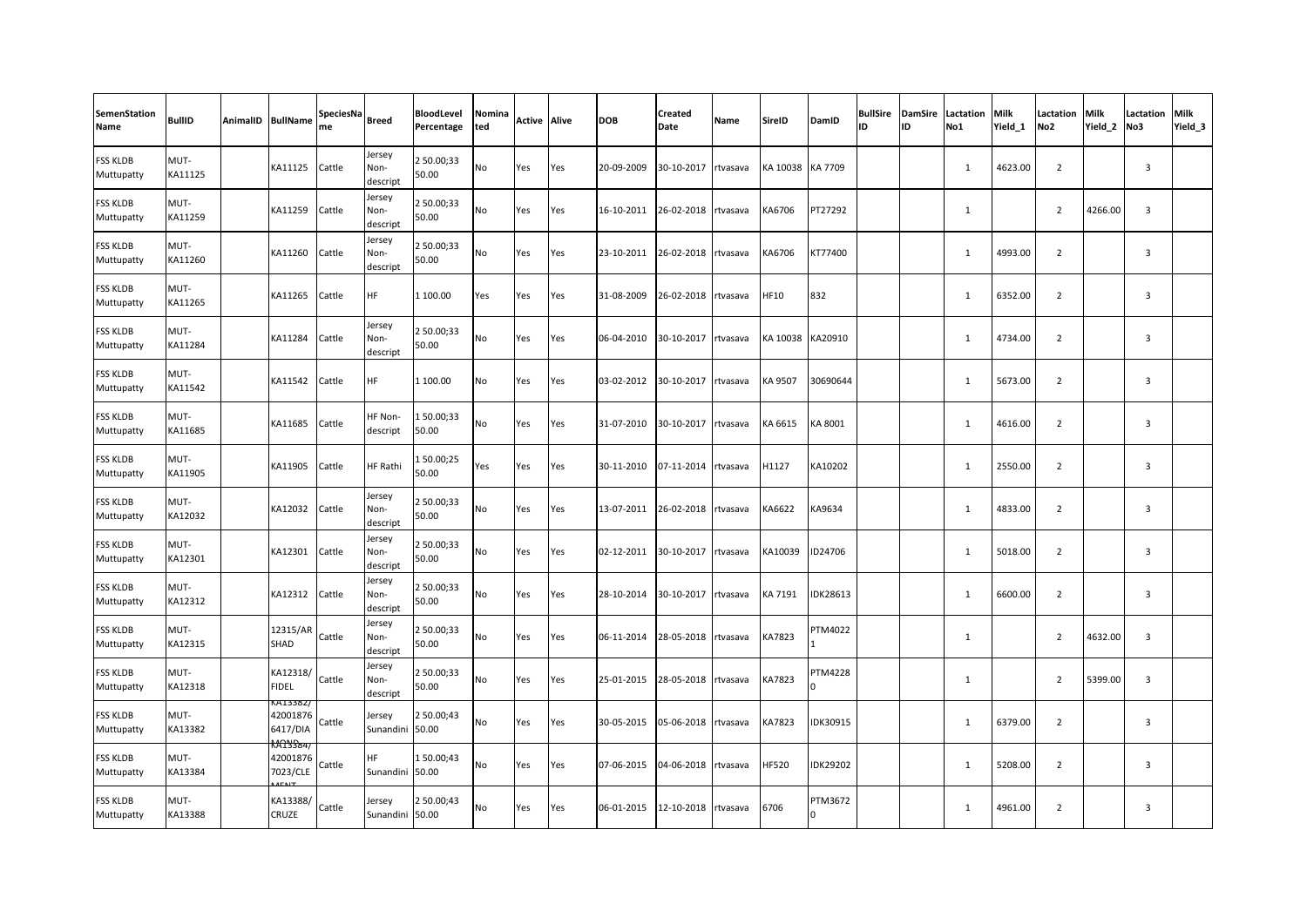| <b>SemenStation</b><br>Name   | <b>BullID</b>   | AnimalID BullName                                            | SpeciesNa<br>me | <b>Breed</b>                 | BloodLevel<br>Percentage | Nomina<br>ted | <b>Active Alive</b> |     | <b>DOB</b> | Created<br>Date | Name     | <b>SireID</b>   | DamID    | ID    | ID | <b>BullSire DamSire Lactation</b><br>No1 | <b>Milk</b><br>Yield 1 | Lactation<br>No <sub>2</sub> | <b>Milk</b><br>Yield 2 | <b>Lactation Milk</b><br>No3 | Yield_3 |
|-------------------------------|-----------------|--------------------------------------------------------------|-----------------|------------------------------|--------------------------|---------------|---------------------|-----|------------|-----------------|----------|-----------------|----------|-------|----|------------------------------------------|------------------------|------------------------------|------------------------|------------------------------|---------|
| FSS KLDB<br>Muttupatty        | MUT-<br>KA13391 | (A13391,<br>42001876<br>6394/FED<br><u>{gree}</u>            | Cattle          | <b>HF</b><br>Sunandini       | 150.00;43<br>50.00       | No            | Yes                 | Yes | 09-05-2015 | 04-06-2018      | rtvasava | KA7490          | 3064583  |       |    | 1                                        | 4884.00                | $\overline{2}$               |                        | $\overline{3}$               |         |
| <b>FSS KLDB</b><br>Muttupatty | MUT-<br>KA13397 | AMBER/4<br>20018767                                          | Cattle          | Jersey<br>Sunandini          | 2 50.00;43<br>50.00      | No            | Yes                 | Yes | 26-08-2015 | 20-11-2018      | rtvasava | KA7823          | IDK30229 |       |    | $\mathbf{1}$                             |                        | $\overline{2}$               |                        | $\overline{3}$               | 8077.00 |
| FSS KLDB<br>Muttupatty        | MUT-<br>KA13399 | KA13399                                                      | Cattle          | HF<br>Sunandini              | 150.00;43<br>50.00       | No            | Yes                 | Yes | 01-09-2015 | 01-04-2019      | rtvasava | DHO-<br>KA11052 | PTM3315  | H1127 |    | $\mathbf{1}$                             | 6300.00                | $\overline{2}$               |                        | $\overline{3}$               |         |
| FSS KLDB<br>Muttupatty        | MUT-<br>KA13417 | CAIN/KAI<br>3417/420<br>01876753                             | Cattle          | Jersey<br>Sunandini          | 2 50.00;43<br>50.00      | No            | Yes                 | Yes | 06-07-2016 | 18-01-2019      | rtvasava | KA7823          | DK29942  |       |    | 1                                        |                        | $\overline{2}$               | 6997.00                | $\overline{3}$               |         |
| FSS KLDB<br>Muttupatty        | MUT-<br>KA13442 | A1344Z/<br>42001889<br>5787/BAL                              | Cattle          | <b>HF</b><br>Sunandini 50.00 | 150.00;43                | No            | Yes                 | Yes | 02-01-2017 | 18-06-2019      | rtvasava | HFS20           | 31960    |       |    | $\mathbf{1}$                             |                        | $\overline{2}$               |                        | $\overline{\mathbf{3}}$      | 8310.00 |
| FSS KLDB<br>Muttupatty        | MUT-<br>KA13448 | R <del>AT3448</del><br>42001889<br>5982/BRA<br>$T_{\Lambda}$ | Cattle          | Jersey<br>Sunandini 50.00    | 2 50.00;43               | <b>No</b>     | Yes                 | Yes | 14-03-2017 | 18-06-2019      | rtvasava | KA8326          | KT84587  |       |    | 1                                        |                        | $\overline{2}$               |                        | $\overline{3}$               | 5883.00 |
| FSS KLDB<br>Muttupatty        | MUT-<br>KA13996 | KA13996/<br><b>ASLAN</b>                                     | Cattle          | HF Non-<br>descript          | 150.00;33<br>50.00       | No            | Yes                 | Yes | 04-06-2012 | 28-05-2018      | rtvasava | KA7715          | KA9904   |       |    | 1                                        | 3513.00                | $\overline{2}$               |                        | $\overline{3}$               |         |
| <b>FSS KLDB</b><br>Muttupatty | MUT-<br>KA14167 | KA14167                                                      | Cattle          | HF Non-<br>descript          | 150.00;33<br>50.00       | Yes           | Yes                 | Yes | 21-11-2012 | 07-11-2014      | rtvasava | 11753           | 28351    |       |    | 1                                        | 5560.00                | $\overline{2}$               |                        | $\overline{3}$               |         |
| <b>FSS KLDB</b><br>Muttupatty | MUT-<br>KA14234 | KA14234                                                      | Cattle          | <b>HF</b>                    | 1 100.00                 | No            | Yes                 | Yes | 28-11-2012 | 26-02-2018      | rtvasava | MALLOY          | 801      |       |    | 1                                        | 6163.00                | $\overline{2}$               |                        | 3                            |         |
| FSS KLDB<br>Muttupatty        | MUT-<br>KA14235 | KA14235/<br><b>CASSIDY</b>                                   | Cattle          | <b>HF</b>                    | 1 100.00                 | No            | Yes                 | Yes | 08-05-2012 | 08-08-2019      | rtvasava | LONG<br>HEAVEN  | 34002366 |       |    | $\mathbf{1}$                             | 6839.00                | $\overline{2}$               |                        | $\overline{3}$               |         |
| FSS KLDB<br>Muttupatty        | MUT-<br>KA14324 | KA14324                                                      | Cattle          | Jersey                       | 2 100.00                 | No            | Yes                 | Yes | 12-03-2011 | 30-10-2017      | rtvasava | 325             | 4606     |       |    | $\mathbf{1}$                             | 3983.00                | $\overline{2}$               |                        | $\overline{3}$               |         |
| <b>FSS KLDB</b><br>Muttupatty | MUT-<br>KA14325 | KA14325                                                      | Cattle          | Jersey                       | 2 100.00                 | No            | Yes                 | Yes | 23-03-2011 | 26-02-2018      | rtvasava | 335             | 4608     |       |    | $\mathbf{1}$                             | 3819.00                | $\overline{2}$               |                        | 3                            |         |
| FSS KLDB<br>Muttupatty        | MUT-<br>KA14327 | KA14327                                                      | Cattle          | Jersey                       | 2 100.00                 | No            | Yes                 | Yes | 28-01-2011 | 26-02-2018      | rtvasava | 335             | 4538     |       |    | $\mathbf{1}$                             | 3763.00                | $\overline{2}$               |                        | $\overline{3}$               |         |
| FSS KLDB<br>Muttupatty        | MUT-<br>KA14328 | KA14328                                                      | Cattle          | Jersey                       | 2 100.00                 | No            | Yes                 | Yes | 04-01-2011 | 26-02-2018      | rtvasava | 335             | 4554     |       |    | $\mathbf{1}$                             | 4427.00                | $\overline{2}$               |                        | $\overline{3}$               |         |
| <b>FSS KLDB</b><br>Muttupatty | MUT-<br>KA14329 | KA14329                                                      | Cattle          | Jersey                       | 2 100.00                 | No            | Yes                 | Yes | 25-09-2011 | 30-10-2017      | rtvasava | 324             | 4735     |       |    | 1                                        | 3768.00                | $\overline{2}$               |                        | 3                            |         |
| FSS KLDB<br>Muttupatty        | MUT-<br>KA14330 | KA14330                                                      | Cattle          | Jersey                       | 2 100.00                 | No            | Yes                 | Yes | 18-01-2011 | 26-02-2018      | rtvasava | 335             | 4592     |       |    | 1                                        | 4392.00                | $\overline{2}$               |                        | $\overline{3}$               |         |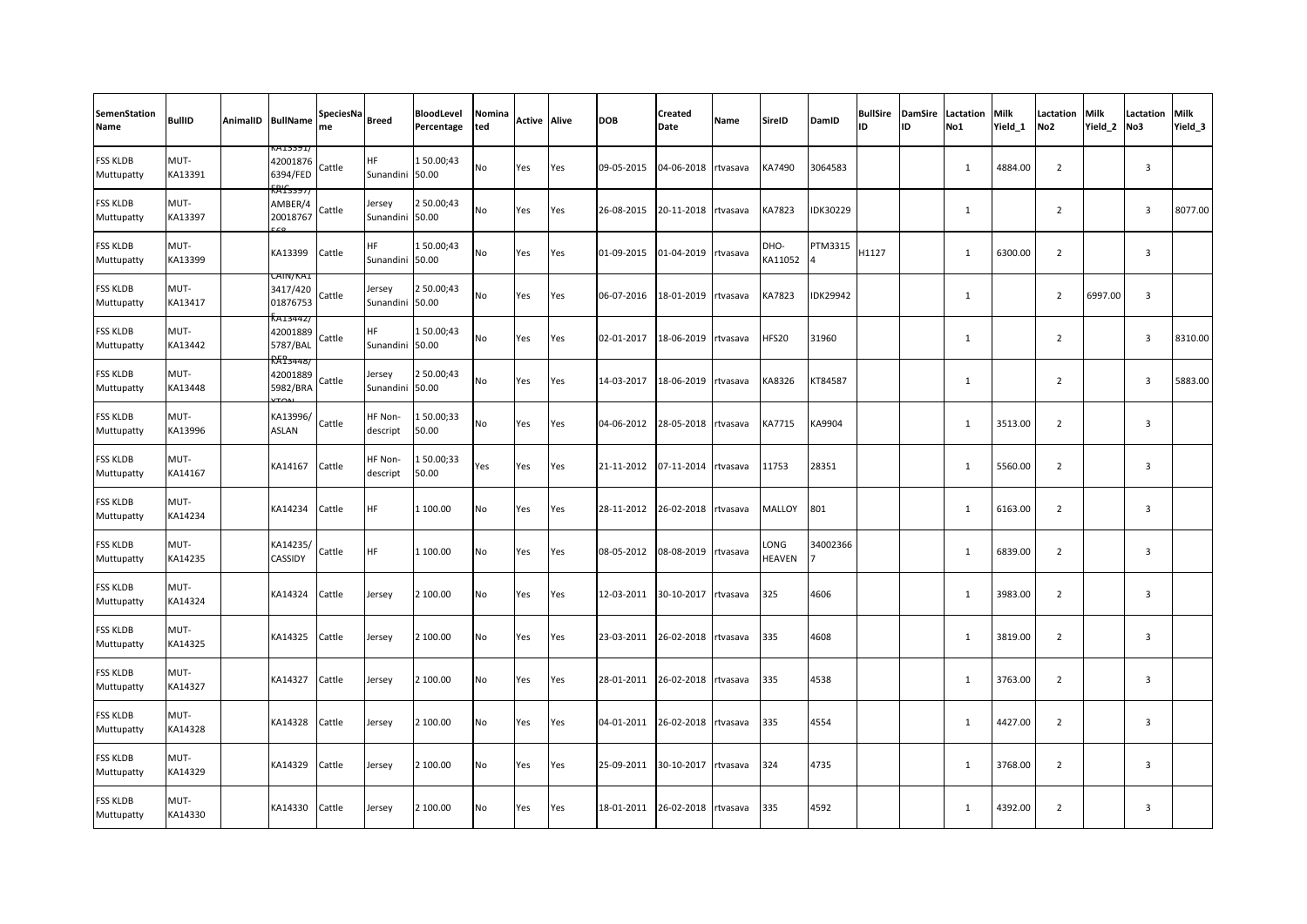| <b>SemenStation</b><br>Name   | <b>BullID</b>   |          | AnimalID BullName                | SpeciesNa<br>Breed<br>me |                     | BloodLevel<br>Percentage | Nomina<br>ted | <b>Active Alive</b> |     | <b>DOB</b> | <b>Created</b><br>Date | Name | SireID              | DamID            | ID           | ID | <b>BullSire DamSire Lactation</b><br>No1 | Milk<br>Yield 1 | Lactation<br>No <sub>2</sub> | Milk<br>Yield 2 | <b>Lactation Milk</b><br>No3 | Yield <sub>3</sub> |
|-------------------------------|-----------------|----------|----------------------------------|--------------------------|---------------------|--------------------------|---------------|---------------------|-----|------------|------------------------|------|---------------------|------------------|--------------|----|------------------------------------------|-----------------|------------------------------|-----------------|------------------------------|--------------------|
| <b>FSS KLDB</b><br>Muttupatty | MUT-<br>KA14331 |          | KA14331                          | Cattle                   | Jersey              | 2 100.00                 | No            | Yes                 | Yes | 18-08-2011 | 26-02-2018 rtvasava    |      | 335                 | 4031             |              |    | $\mathbf{1}$                             | 3964.00         | $\overline{2}$               |                 | $\overline{\mathbf{3}}$      |                    |
| <b>FSS KLDB</b><br>Muttupatty | MUT-<br>KA14351 |          | KA14351                          | Cattle                   | HF                  | 1 100.00                 | No            | Yes                 | Yes | 30-07-2013 | 26-02-2018 rtvasava    |      | <b>JUNCTION</b>     | 988              |              |    | 1                                        | 5200.00         | $\overline{2}$               |                 | $\overline{3}$               |                    |
| FSS KLDB<br>Muttupatty        | MUT-<br>KA14352 | 74444185 | 74444185<br><b>CHRISTI</b>       | Cattle                   | <b>HF</b>           | 1 100.00                 | No            | Yes                 | Yes | 23-04-2013 | 17-06-2020 rtvasava    |      | KMF-538             | 39001029<br>6552 | <b>HF424</b> |    |                                          |                 |                              |                 |                              |                    |
| FSS KLDB<br>Muttupatty        | MUT-<br>KA14353 |          | KA14353                          | Cattle                   | <b>HF</b>           | 1 100.00                 | No            | Yes                 | Yes | 09-04-2013 | 30-10-2017 rtvasava    |      | CARONISP            | 851              |              |    | $\mathbf{1}$                             | 5995.00         | $\overline{2}$               |                 | $\overline{3}$               |                    |
| FSS KLDB<br>Muttupatty        | MUT-<br>KA14486 |          | 3RADLY/N<br>A14486/4<br>20018767 | Cattle                   | Jersey              | 2 100.00                 | No            | Yes                 | Yes | 08-11-2014 | 18-01-2019 rtvasava    |      | 3552                | 5065             |              |    | $\mathbf{1}$                             | 3220.00         | $\overline{2}$               |                 | $\overline{3}$               |                    |
| FSS KLDB<br>Muttupatty        | MUT-<br>KA14501 |          | KA14501                          | Cattle                   | HF Non-<br>descript | 150.00;33<br>50.00       | No            | Yes                 | Yes | 21-11-2013 | 26-02-2018 rtvasava    |      | HO11971             | HT888652         |              |    | $\mathbf{1}$                             | 4371.00         | $\overline{2}$               |                 | $\overline{3}$               |                    |
| <b>FSS KLDB</b><br>Muttupatty | MUT-<br>KA14502 |          | KA14502                          | Cattle                   | HF Non-<br>descript | 150.00;33<br>50.00       | No            | Yes                 | Yes | 13-12-2013 | 26-02-2018 rtvasava    |      | HO11971             | HT690894         |              |    | $\mathbf{1}$                             | 3664.00         | $\overline{2}$               |                 | $\overline{3}$               |                    |
| <b>FSS KLDB</b><br>Muttupatty | MUT-<br>KA14513 |          | KA14513                          | Cattle                   | <b>HF</b>           | 1 100.00                 | No            | Yes                 | Yes | 28-12-2009 | 26-02-2018 rtvasava    |      | HF311               | 74878036         |              |    | 1                                        | 8173.00         | $\overline{2}$               |                 | $\overline{3}$               |                    |
| <b>FSS KLDB</b><br>Muttupatty | MUT-<br>KA14514 |          | KA14514                          | Cattle                   | <b>HF</b>           | 1 100.00                 | No            | Yes                 | Yes | 16-01-2010 | 30-10-2017 rtvasava    |      | HF 424              | 39000000<br>2218 |              |    |                                          |                 |                              |                 |                              |                    |
| FSS KLDB<br>Muttupatty        | MUT-<br>KA14516 |          | KA14516                          | Cattle                   | <b>HF</b>           | 1 100.00                 | No            | Yes                 | Yes | 06-08-2013 | 26-02-2018 rtvasava    |      | WADSWO<br>RTH ET    | 845              |              |    | $\mathbf{1}$                             | 6638.00         | $\overline{2}$               |                 | $\overline{3}$               |                    |
| FSS KLDB<br>Muttupatty        | MUT-<br>KA14517 |          | KA14517/<br><b>EDGE</b>          | Cattle                   | <b>HF</b>           | 1 100.00                 | No            | Yes                 | Yes | 09-10-2013 | 20-07-2018 rtvasava    |      | JUNCTION ET 722     |                  |              |    | $\mathbf{1}$                             | 6207.00         | $\overline{2}$               |                 | $\overline{3}$               |                    |
| <b>FSS KLDB</b><br>Muttupatty | MUT-<br>KA14518 |          | KA14518                          | Cattle                   | HF                  | 1 100.00                 | No            | Yes                 | Yes | 19-09-2013 | 26-02-2018 rtvasava    |      | JUNCTION 789<br>ET. |                  |              |    | $\mathbf{1}$                             | 6639.00         | $\overline{2}$               |                 | $\overline{\mathbf{3}}$      |                    |
| FSS KLDB<br>Muttupatty        | MUT-<br>KA14519 |          | KA14519                          | Cattle                   | <b>HF</b>           | 1 100.00                 | No            | Yes                 | Yes | 25-10-2013 | 26-02-2018 rtvasava    |      | <b>JUNCTION</b>     | 823              |              |    | 1                                        | 5446.00         | $\overline{2}$               |                 | $\overline{3}$               |                    |
| <b>FSS KLDB</b><br>Muttupatty | MUT-<br>KA14522 |          | KA14522                          | Cattle                   | <b>HF</b>           | 1 100.00                 | No            | Yes                 | Yes | 28-12-2013 | 30-10-2017 rtvasava    |      | CARONISP            | 950              |              |    | $\mathbf{1}$                             | 5757.00         | $\overline{2}$               |                 | $\overline{3}$               |                    |
| <b>FSS KLDB</b><br>Muttupatty | MUT-<br>KA14534 |          | KA14534                          | Cattle                   | HF Non-<br>descript | 150.00;33<br>50.00       | No            | Yes                 | Yes | 21-04-2014 | 26-02-2018 rtvasava    |      | HO05241             | HT690278         |              |    | $\mathbf{1}$                             | 4309.00         | $\overline{2}$               |                 | $\overline{3}$               |                    |
| FSS KLDB<br>Muttupatty        | MUT-<br>KA14606 |          | KA14606/<br><b>FLASH</b>         | Cattle                   | HF Non-<br>descript | 150.00;33<br>50.00       | No            | Yes                 | Yes | 01-10-2014 | 28-05-2018 rtvasava    |      | HO13041             | KA0104           |              |    | $\mathbf{1}$                             | 3636.00         | $\overline{2}$               |                 | $\overline{3}$               |                    |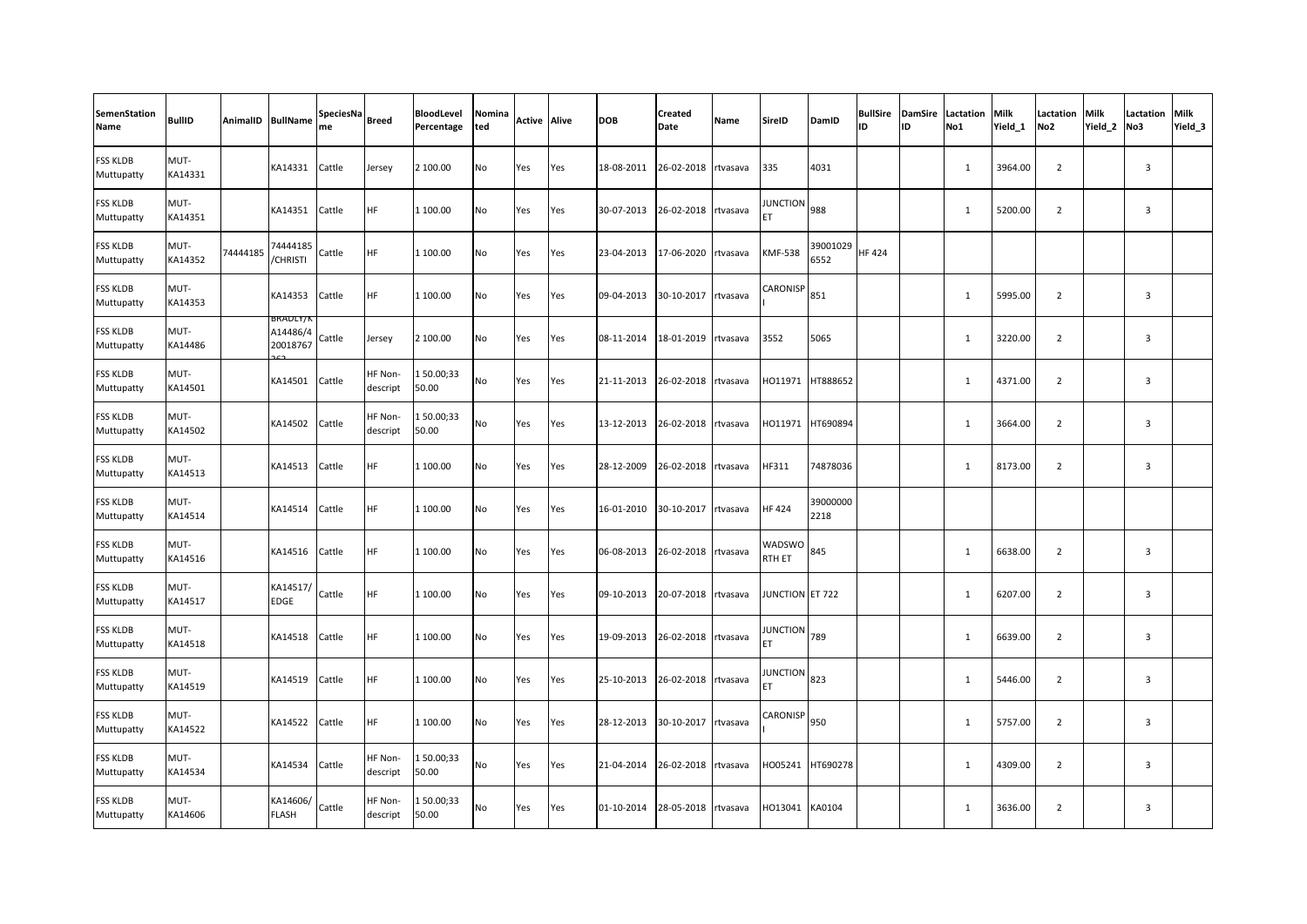| <b>SemenStation</b><br>Name   | <b>BullID</b>   | AnimalID BullName         | SpeciesNa<br>me | <b>Breed</b>        | BloodLevel<br>Percentage | Nomina<br>ted | <b>Active Alive</b> |     | <b>DOB</b> | <b>Created</b><br>Date | Name     | SireID             | DamID                     | ID. | ID | <b>BullSire DamSire Lactation</b><br>No1 | Milk<br>Yield 1 | Lactation<br>No <sub>2</sub> | Milk<br>Yield 2 | <b>Lactation Milk</b><br>No3 | Yield <sub>3</sub> |
|-------------------------------|-----------------|---------------------------|-----------------|---------------------|--------------------------|---------------|---------------------|-----|------------|------------------------|----------|--------------------|---------------------------|-----|----|------------------------------------------|-----------------|------------------------------|-----------------|------------------------------|--------------------|
| FSS KLDB<br>Muttupatty        | MUT-<br>KA14622 | KA14622                   | Cattle          | HF Non-<br>descript | 150.00;33<br>50.00       | No            | Yes                 | Yes | 29-12-2014 | 30-10-2017             | rtvasava | KA 7490            | KA14144                   |     |    | $\mathbf{1}$                             | 3662.30         | $\overline{2}$               |                 | $\overline{\mathbf{3}}$      |                    |
| <b>FSS KLDB</b><br>Muttupatty | MUT-<br>KA14641 | KA14641                   | Cattle          | <b>HF</b>           | 1 100.00                 | No            | Yes                 | Yes | 18-02-2014 | 30-10-2017 rtvasava    |          | 471                | DE066050 DE035415<br>8058 |     |    | 1                                        | 11849.00        | $\overline{2}$               |                 | $\overline{3}$               |                    |
| FSS KLDB<br>Muttupatty        | MUT-<br>KA14642 | KA14642                   | Cattle          | <b>HF</b>           | 1 100.00                 | No            | Yes                 | Yes | 26-03-2014 | 30-10-2017 rtvasava    |          | US702431<br>55     | DE035282<br>0105          |     |    | $\mathbf{1}$                             | 10985.00        | $\overline{2}$               |                 | $\overline{3}$               |                    |
| FSS KLDB<br>Muttupatty        | MUT-<br>KA14643 | KA14643                   | Cattle          | <b>HF</b>           | 1 100.00                 | No            | Yes                 | Yes | 11-05-2014 | 30-10-2017             | rtvasava | 18                 | CA113479 DE053728<br>1335 |     |    | $\mathbf{1}$                             | 10464.00        | $\overline{2}$               |                 | $\overline{3}$               |                    |
| <b>FSS KLDB</b><br>Muttupatty | MUT-<br>KA14644 | KA14644                   | Cattle          | <b>HF</b>           | 1 100.00                 | No            | Yes                 | Yes | 04-08-2014 | 30-10-2017 rtvasava    |          | US699901<br>38     | DE058040<br>2699          |     |    | $\mathbf{1}$                             | 9790.00         | $\overline{2}$               |                 | $\overline{3}$               |                    |
| FSS KLDB<br>Muttupatty        | MUT-<br>KA14645 | KA14645                   | Cattle          | HF                  | 1 100.00                 | No            | Yes                 | Yes | 06-08-2014 | 30-10-2017 rtvasava    |          | T0979900<br>307573 | DE035540<br>87573         |     |    | $\mathbf{1}$                             | 9380.00         | $\overline{2}$               |                 | $\overline{3}$               |                    |
| <b>FSS KLDB</b><br>Muttupatty | MUT-<br>KA15561 | KA15561/<br><b>CHANCE</b> | Cattle          | HF Non-<br>descript | 150.00;33<br>50.00       | No            | Yes                 | Yes | 23-11-2013 | 29-05-2018 rtvasava    |          | KA7715             | KA14899                   |     |    | $\mathbf{1}$                             |                 | $\overline{2}$               | 5275.00         | $\overline{\mathbf{3}}$      |                    |
| <b>FSS KLDB</b><br>Muttupatty | MUT-<br>KA15919 | KA15919                   | Cattle          | <b>HF</b>           | 1 100.00                 | No            | Yes                 | Yes | 08-07-2010 | 30-10-2017             | rtvasava | <b>BOCADO</b>      | 39000003<br>5473          |     |    |                                          |                 |                              |                 |                              |                    |
| <b>FSS KLDB</b><br>Muttupatty | MUT-<br>KA15920 | KA15920                   | Cattle          | <b>HF</b>           | 1 100.00                 | No            | Yes                 | Yes | 08-08-2010 | 30-10-2017             | rtvasava | HF 300             | 39000024<br>7830          |     |    | 1                                        | 6678.00         | $\overline{2}$               |                 | $\overline{3}$               |                    |
| FSS KLDB<br>Muttupatty        | MUT-<br>KA15927 | KA15927                   | Cattle          | Jersey              | 2 100.00                 | No            | Yes                 | Yes | 29-08-2011 | 26-02-2018 rtvasava    |          | 335                | 4665                      |     |    | $\mathbf{1}$                             | 4249.00         | $\overline{2}$               |                 | $\overline{3}$               |                    |
| FSS KLDB<br>Muttupatty        | MUT-<br>KA15929 | KA15929                   | Cattle          | Jersey              | 2 100.00                 | No            | Yes                 | Yes | 21-04-2013 | 26-02-2018 rtvasava    |          | 3552               | 4608                      |     |    | $\mathbf{1}$                             | 4360.00         | $\overline{2}$               |                 | $\overline{3}$               |                    |
| <b>FSS KLDB</b><br>Muttupatty | MUT-<br>KA15930 | KA15930                   | Cattle          | Jersey              | 2 100.00                 | No            | Yes                 | Yes | 09-05-2013 | 26-02-2018 rtvasava    |          | 3552               | 4601                      |     |    | $\mathbf{1}$                             | 4702.00         | $\overline{2}$               |                 | $\overline{\mathbf{3}}$      |                    |
| FSS KLDB<br>Muttupatty        | MUT-<br>KA15931 | KA15931                   | Cattle          | Jersey              | 2 100.00                 | No            | Yes                 | Yes | 14-05-2013 | 30-10-2017             | rtvasava | 302708             | 4959                      |     |    | 1                                        | 4625.00         | $\overline{2}$               |                 | $\overline{3}$               |                    |
| <b>FSS KLDB</b><br>Muttupatty | MUT-<br>KA15933 | KA15933                   | Cattle          | Jersey              | 2 100.00                 | No            | Yes                 | Yes | 26-10-2013 | 26-02-2018             | rtvasava | 3552               | 4629                      |     |    | 1                                        | 4081.00         | $\overline{2}$               |                 | $\overline{3}$               |                    |
| <b>FSS KLDB</b><br>Muttupatty | MUT-<br>KA15934 | KA15934                   | Cattle          | Jersey              | 2 100.00                 | No            | Yes                 | Yes | 02-11-2013 | 30-10-2017 rtvasava    |          | 3558               | 4595                      |     |    | $\mathbf{1}$                             | 4315.00         | $\overline{2}$               |                 | $\overline{3}$               |                    |
| FSS KLDB<br>Muttupatty        | MUT-<br>KA15935 | KA15935                   | Cattle          | Jersey              | 2 100.00                 | No            | Yes                 | Yes | 09-12-2013 | 26-02-2018 rtvasava    |          | 3552               | 4918                      |     |    | $\mathbf{1}$                             | 4903.00         | $\overline{2}$               |                 | $\overline{3}$               |                    |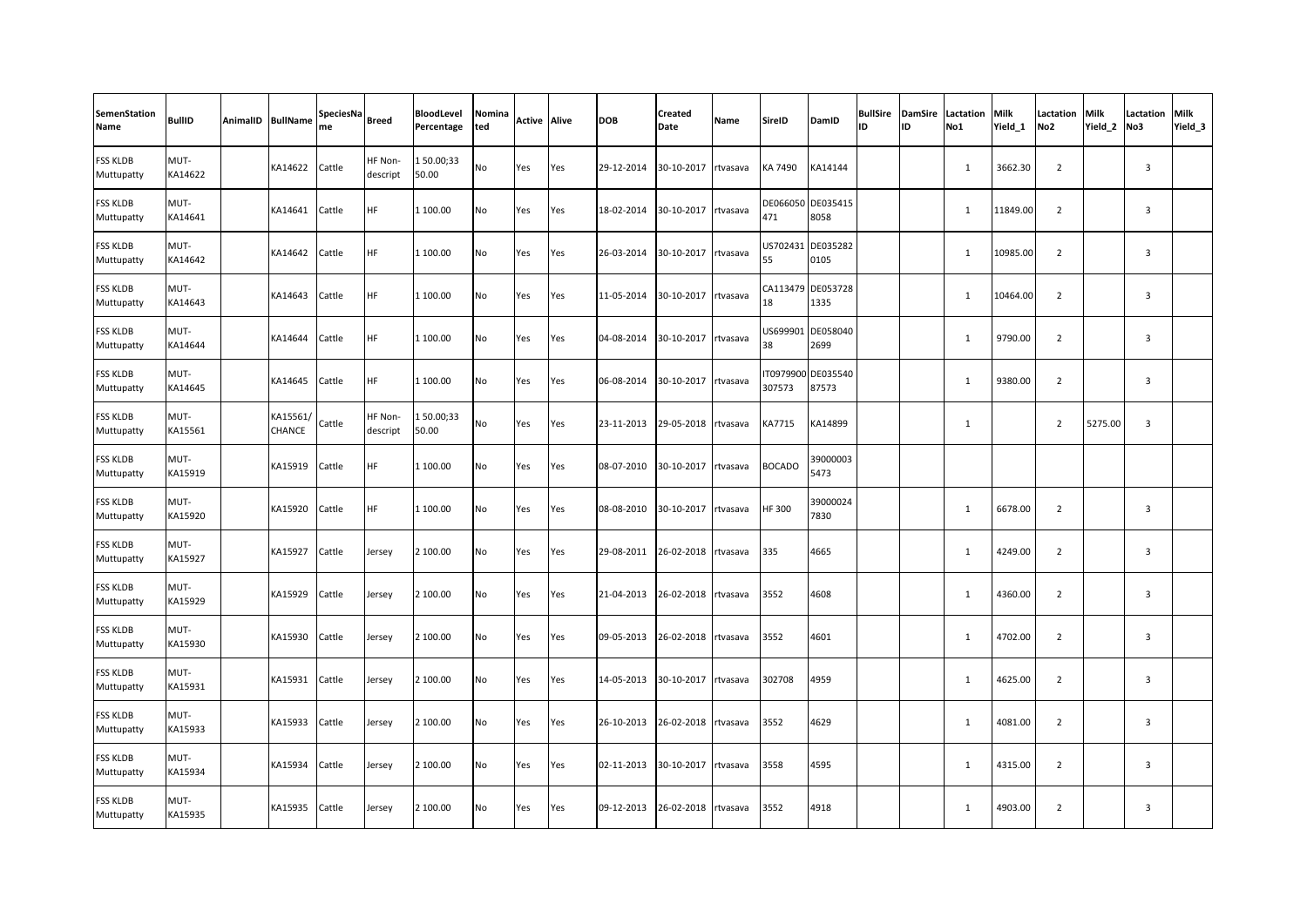| SemenStation<br>Name          | <b>BullID</b>   | AnimalID BullName                              | SpeciesNa<br>me | <b>Breed</b>                 | <b>BloodLevel</b><br>Percentage | Nomina<br>ted | <b>Active Alive</b> |     | DOB        | <b>Created</b><br>Date | Name     | SireID          | DamID                    | <b>BullSire</b><br>ID | <b>DamSire</b><br>ID | Lactation<br>No1 | Milk<br>Yield 1 | Lactation<br>No <sub>2</sub> | <b>Milk</b><br>Yield 2 | Lactation<br>No3        | Milk<br>Yield 3 |
|-------------------------------|-----------------|------------------------------------------------|-----------------|------------------------------|---------------------------------|---------------|---------------------|-----|------------|------------------------|----------|-----------------|--------------------------|-----------------------|----------------------|------------------|-----------------|------------------------------|------------------------|-------------------------|-----------------|
| <b>FSS KLDB</b><br>Muttupatty | MUT-<br>KA15939 | KA15939/<br>42001876<br>6257/BRE               | Cattle          | lersey                       | 2 100.00                        | No            | Yes                 | Yes | 11-03-2014 | 04-06-2018             | rtvasava | 3509            | 3857                     |                       |                      | 1                | 5068.00         | $\overline{2}$               |                        | $\overline{\mathbf{3}}$ |                 |
| <b>FSS KLDB</b><br>Muttupatty | MUT-<br>KA15940 | KA15940                                        | Cattle          | lersey                       | 2 100.00                        | No            | Yes                 | Yes | 29-03-2014 | 30-10-2017             | rtvasava | 3558            | 4814                     |                       |                      | 1                | 4614.00         | $\overline{2}$               |                        | $\overline{\mathbf{3}}$ |                 |
| <b>FSS KLDB</b><br>Muttupatty | MUT-<br>KA15944 | KA15944                                        | Cattle          | HF.<br>Sunandini 50.00       | 150.00;43                       | No            | Yes                 | Yes | 22-07-2015 | 01-04-2019 rtvasava    |          | DHO-<br>KA11052 | KA14204                  | H1127                 |                      | 1                | 5047.00         | $\overline{2}$               |                        | $\overline{\mathbf{3}}$ |                 |
| <b>FSS KLDB</b><br>Muttupatty | MUT-<br>KA16132 | JLAUDE/<br>A16132/4<br>20018767                | Cattle          | HF.<br>Sunandini 50.00       | 150.00;43                       | No            | Yes                 | Yes | 07-03-2016 | 18-01-2019             | rtvasava | KA7490          | KA14346                  |                       |                      | 1                |                 | $\overline{2}$               | 4855.00                | $\overline{\mathbf{3}}$ |                 |
| <b>FSS KLDB</b><br>Muttupatty | MUT-<br>KA16133 | 207 RKE/K<br>A16133/4<br>20018767              | Cattle          | НF<br>Sunandini 50.00        | 150.00;43                       | No            | Yes                 | Yes | 07-03-2016 | 18-01-2019             | rtvasava | HO10644         | KA10798                  |                       |                      | 1                |                 | $\overline{2}$               |                        | $\overline{\mathbf{3}}$ | 3639.00         |
| <b>FSS KLDB</b><br>Muttupatty | MUT-<br>KA16178 | <b><i>DANON/K</i></b><br>A16178/4<br>20018767  | Cattle          | HF.                          | 1 100.00                        | No            | Yes                 | Yes | 01-09-2015 | 18-01-2019             | rtvasava | <b>URIONDRI</b> | 39000099<br>2481         |                       |                      |                  |                 |                              |                        |                         |                 |
| <b>FSS KLDB</b><br>Muttupatty | MUT-<br>KA16192 | 22657 KA.<br>6192/420<br>01889573              | Cattle          | <b>HF</b><br>Sunandini 50.00 | 150.00;43                       | No            | Yes                 | Yes | 27-11-2016 | 18-01-2019             | rtvasava | HO3405          | KA15891                  |                       |                      | 1                |                 | $\overline{2}$               |                        | $\overline{\mathbf{3}}$ | 4002.00         |
| <b>FSS KLDB</b><br>Muttupatty | MUT-<br>KA16762 | EDGAR/K<br>A16762/4<br>20018895                | Cattle          | Jersey                       | 2 100.00                        | No            | Yes                 | Yes | 09-06-2016 | 18-01-2019 rtvasava    |          | 396             | 10741301 01563701<br>858 |                       |                      | 1                | 6779.00         | $\overline{2}$               |                        | $\overline{\mathbf{3}}$ |                 |
| <b>FSS KLDB</b><br>Muttupatty | MUT-<br>KA16764 | <del>e f fianv/k</del><br>16764/42<br>00187675 | Cattle          | Jersey                       | 2 100.00                        | No            | Yes                 | Yes | 01-08-2016 | 18-01-2019             | rtvasava | 05173202<br>960 | 05762502<br>611          |                       |                      | 1                |                 | $\overline{2}$               |                        | $\overline{\mathbf{3}}$ | 7059.00         |
| <b>FSS KLDB</b><br>Muttupatty | MUT-<br>KA16778 | <u>вактука.</u><br>6778/420<br>01876728        | Cattle          | HF.                          | 1 100.00                        | No            | Yes                 | Yes | 28-05-2016 | 18-01-2019             | rtvasava | KALDARE         | 39001259<br>3313         |                       | <b>KMF-415</b>       |                  |                 |                              |                        |                         |                 |
| <b>FSS KLDB</b><br>Muttupatty | MUT-<br>KA16779 | DINAR/KA<br>16779/42<br>00187673               | Cattle          | HF.                          | 1 100.00                        | No            | Yes                 | Yes | 14-06-2016 | 18-01-2019             | rtvasava | <b>TYREL</b>    | 34002177<br>7121         |                       | <b>KMF-480</b>       |                  |                 |                              |                        |                         |                 |
| <b>FSS KLDB</b><br>Muttupatty | MUT-<br>KA16780 | <del>}055/кд1</del><br>6780/420<br>01876738    | Cattle          | <b>HF</b>                    | 1 100.00                        | <b>No</b>     | Yes                 | Yes | 03-07-2016 | 18-01-2019             | rtvasava | POP             | 39002080<br>346          |                       |                      | 1                |                 | $\overline{2}$               |                        | $\overline{\mathbf{3}}$ | 6048.00         |
| <b>FSS KLDB</b><br>Muttupatty | MUT-<br>KA16788 | A10/88<br>42001889<br>5947/EDU                 | Cattle          | <b>HF</b><br>Sunandini 50.00 | 150.00;43                       | No            | Yes                 | Yes | 29-03-2017 | 18-06-2019             | rtvasava | HO11630         | KA14265                  |                       |                      | 1                |                 | $\overline{2}$               | 4047.00                | $\overline{\mathbf{3}}$ |                 |
| <b>FSS KLDB</b><br>Muttupatty | MUT-<br>KA16791 | <b>BELMONT</b><br>/MUT-<br>KA16791             | Cattle          | НF<br>Sunandini 50.00        | 150.00;43                       | No            | Yes                 | Yes | 07-04-2017 | 20-02-2020             | rtvasava | KA7747          | KA15868                  |                       |                      | $\mathbf{1}$     |                 | $\overline{2}$               | 3708.00                | $\overline{3}$          |                 |
| <b>FSS KLDB</b><br>Muttupatty | MUT-<br>KA16792 | MUT-<br>KA16792/ Cattle<br><b>DAEWON</b>       |                 | Jersey<br>Sunandini 50.00    | 2 50.00;43                      | No            | Yes                 | Yes | 17-04-2017 | 20-02-2020             | rtvasava | JRS521          | KA13995                  |                       |                      | 1                |                 | $\overline{2}$               |                        | $\overline{3}$          | 4149.00         |
| <b>FSS KLDB</b><br>Muttupatty | MUT-<br>KA16793 | KA16793/<br>42001889<br>5082/ADD               | Cattle          | ΗF<br>Sunandini 50.00        | 150.00;43                       | No            | Yes                 | Yes | 19-04-2017 | 18-06-2019             | rtvasava | HO11753         | KA14302                  |                       |                      | 1                |                 | $\overline{2}$               | 4310.00                | $\overline{\mathbf{3}}$ |                 |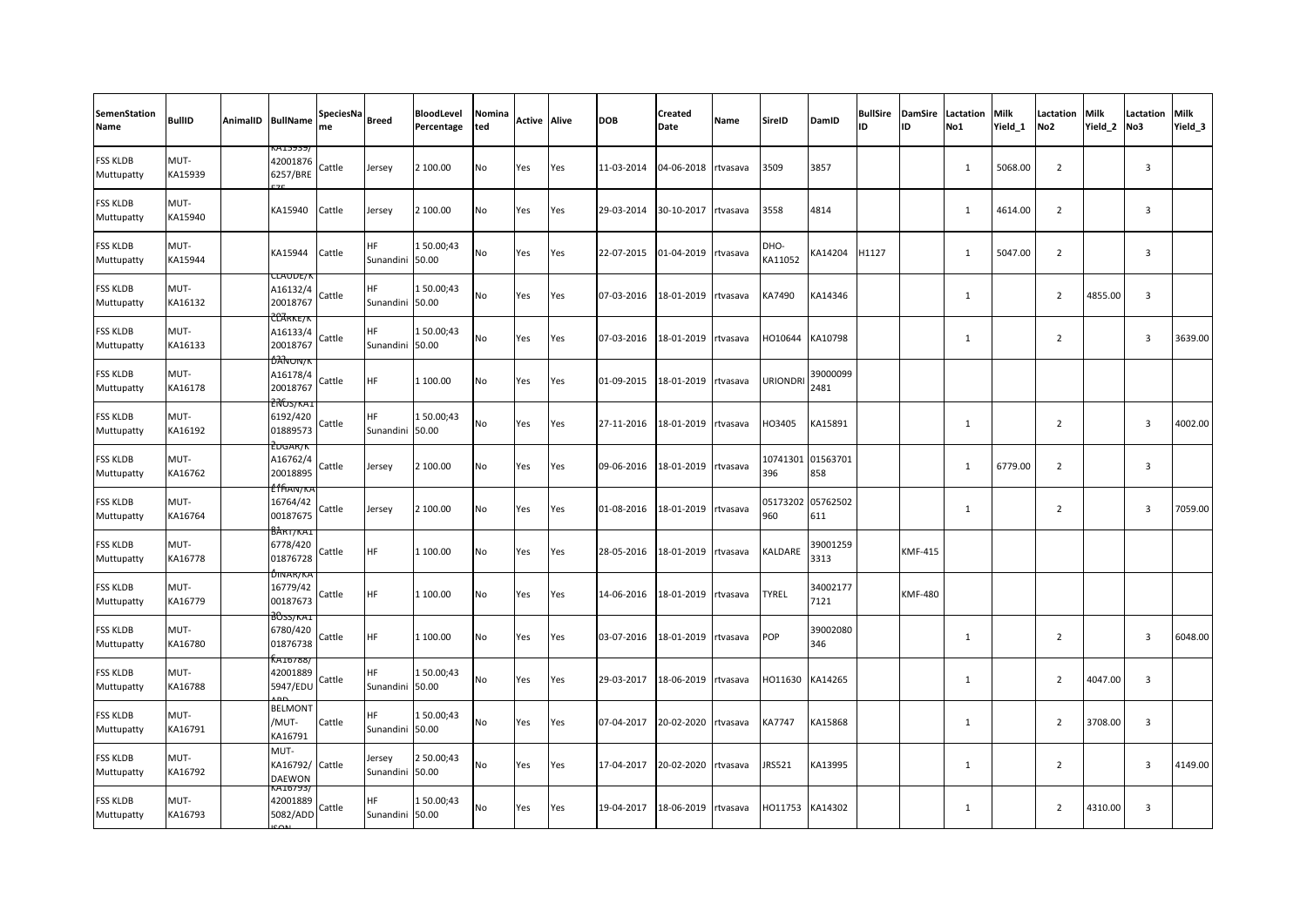| SemenStation<br>Name          | <b>BullID</b>   | AnimalID BullName                             | SpeciesNa<br>me | <b>Breed</b>              | BloodLevel<br>Percentage | Nomina<br>ted | <b>Active Alive</b> |     | <b>DOB</b> | <b>Created</b><br>Date | <b>Name</b> | <b>SireID</b>         | DamID            | <b>BullSire</b><br>ID | <b>DamSire</b><br>ID | Lactation<br>No1 | Milk<br>Yield 1 | Lactation<br>No <sub>2</sub> | Milk<br>Yield <sub>2</sub> | Lactation<br>No3        | Milk<br>Yield <sub>3</sub> |
|-------------------------------|-----------------|-----------------------------------------------|-----------------|---------------------------|--------------------------|---------------|---------------------|-----|------------|------------------------|-------------|-----------------------|------------------|-----------------------|----------------------|------------------|-----------------|------------------------------|----------------------------|-------------------------|----------------------------|
| <b>FSS KLDB</b><br>Muttupatty | MUT-<br>KA16905 | CARLIN/4<br>20018895 Cattle<br>060            |                 | HF.<br>Sunandini 50.00    | 150.00;43                | No            | Yes                 | Yes | 17-05-2017 | 20-02-2020             | rtvasava    | HO1135                | KA14319          |                       |                      | 1                |                 | $\overline{2}$               |                            | $\overline{3}$          | 4934.00                    |
| <b>FSS KLDB</b><br>Muttupatty | MUT-<br>KA16919 | ECKBERT                                       | Cattle          | lersey<br>Sunandini 50.00 | 2 50.00;43               | No            | Yes                 | Yes | 12-06-2017 | 20-02-2020             | rtvasava    | KA7823                | KA13975          |                       |                      | 1                |                 | $\overline{2}$               |                            | $\overline{3}$          | 3847.00                    |
| <b>FSS KLDB</b><br>Muttupatty | MUT-<br>KA16936 | FITZ/KA16<br>936/4200<br>18895457             | Cattle          | HF.                       | 1 100.00                 | No            | Yes                 | Yes | 07-08-2016 | 18-01-2019             | rtvasava    | POP                   | 39000202<br>0351 |                       |                      |                  |                 |                              |                            |                         |                            |
| <b>FSS KLDB</b><br>Muttupatty | MUT-<br>KA16937 | ALFKED/K<br>A16937/4<br>20018767              | Cattle          | HF                        | 1 100.00                 | No            | Yes                 | Yes | 08-08-2016 | 18-01-2019             | rtvasava    | POP                   | 39000224<br>2676 |                       |                      |                  |                 |                              |                            |                         |                            |
| <b>FSS KLDB</b><br>Muttupatty | MUT-<br>KA16938 | <del>188517 r.a</del><br>16938/42<br>00187673 | Cattle          | HF                        | 1 100.00                 | No            | Yes                 | Yes | 29-09-2016 | 18-01-2019             | rtvasava    | ASTREMA               | 39000194<br>5304 |                       |                      |                  |                 |                              |                            |                         |                            |
| <b>FSS KLDB</b><br>Muttupatty | MUT-<br>KA16948 | EFRAIN/M<br>UT-<br>KA16948                    | Cattle          | lersey<br>Sunandini 50.00 | 2 50.00;43               | No            | Yes                 | Yes | 26-08-2017 | 20-02-2020             | rtvasava    | KA8326                | KA8429           |                       |                      | 1                |                 | $\overline{2}$               |                            | $\overline{\mathbf{3}}$ | 3950.00                    |
| <b>FSS KLDB</b><br>Muttupatty | MUT-<br>KA16970 | DALE/MU<br>KA16970                            | Cattle          | ΗF<br>Sunandini 50.00     | 150.00;43                | No            | Yes                 | Yes | 17-09-2017 | 20-02-2020             | rtvasava    | HO05241               | KA14144          |                       |                      | 1                |                 | $\overline{2}$               |                            | $\overline{3}$          | 5897.00                    |
| <b>FSS KLDB</b><br>Muttupatty | MUT-<br>KA16971 | CADBY/M<br>UT-<br>KA16971                     | Cattle          | HF<br>Sunandini 50.00     | 150.00;43                | No            | Yes                 | Yes | 17-09-2017 | 20-02-2020             | rtvasava    | KA7747                | KA14584          |                       |                      | 1                | 3652.00         | $\overline{2}$               |                            | $\overline{3}$          |                            |
| <b>FSS KLDB</b><br>Muttupatty | MUT-<br>KA16977 | BONITO/<br>MUT-<br>KA16977                    | Cattle          | HF.<br>Sunandini 50.00    | 150.00;43                | No            | Yes                 | Yes | 21-09-2017 | 20-02-2020             | rtvasava    | KA8164                | KA15873          |                       |                      | 1                |                 | $\overline{2}$               |                            | $\overline{\mathbf{3}}$ | 3751.00                    |
| <b>FSS KLDB</b><br>Muttupatty | MUT-<br>KA16980 | FERGUS/<br>MUT-<br>KA16980                    | Cattle          | HF.<br>Sunandini 50.00    | 150.00;43                | No            | Yes                 | Yes | 24-09-2017 | 20-02-2020             | rtvasava    | KACB533               | KA14695          |                       |                      | $\mathbf{1}$     |                 | $\overline{2}$               | 5022.00                    | $\overline{\mathbf{3}}$ |                            |
| <b>FSS KLDB</b><br>Muttupatty | MUT-<br>KA16995 | EVRON/M<br>UT-<br>KA16995                     | Cattle          | HF<br>Sunandini 50.00     | 150.00;43                | No            | Yes                 | Yes | 05-11-2017 | 20-02-2020             | rtvasava    | KA8164                | KA14658          |                       |                      | 1                | 4497.00         | $\overline{2}$               |                            | $\overline{3}$          |                            |
| <b>FSS KLDB</b><br>Muttupatty | MUT-<br>KA17016 | EVZEN/M<br>UT-<br>KA17016                     | Cattle          | HF<br>Sunandini 50.00     | 150.00;43                | No            | Yes                 | Yes | 16-12-2017 | 20-02-2020             | rtvasava    | HO05241               | KA14171          |                       |                      | 1                |                 | $\overline{2}$               |                            | $\overline{\mathbf{3}}$ | 4777.00                    |
| <b>FSS KLDB</b><br>Muttupatty | MUT-<br>KA17018 | FULTON/<br>MUT-<br>KA17018                    | Cattle          | HF<br>Sunandini 50.00     | 150.00;43                | No            | Yes                 | Yes | 20-12-2017 | 20-02-2020             | rtvasava    | KA7882                | KA15864          |                       |                      | 1                |                 | $\overline{2}$               |                            | $\overline{\mathbf{3}}$ | 4438.00                    |
| <b>FSS KLDB</b><br>Muttupatty | MUT-<br>KA17109 | /A171U9<br>42001889<br>5093/CEM               | Cattle          | HF.<br>Sunandini 50.00    | 150.00;43                | No            | Yes                 | Yes | 05-08-2017 | 18-06-2019             | rtvasava    | HO0465                | KA15827          |                       |                      | 1                | 3669.00         | $\overline{2}$               |                            | $\overline{3}$          |                            |
| <b>FSS KLDB</b><br>Muttupatty | MUT-<br>KA17120 | BAEMAN/<br>MUT-<br>KA17120                    | Cattle          | НF<br>Sunandini 50.00     | 150.00;43                | No            | Yes                 | Yes | 05-09-2017 | 20-02-2020             | rtvasava    | HO5682                | KA15659          |                       |                      | 1                |                 | $\overline{2}$               | 3706.00                    | $\overline{\mathbf{3}}$ |                            |
| <b>FSS KLDB</b><br>Muttupatty | MUT-<br>KA17633 | ALCOTT/<br>MUT-<br>KA17633                    | Cattle          | Jersey                    | 2 100.00                 | No            | Yes                 | Yes | 16-07-2017 | 20-02-2020 rtvasava    |             | BRIDON<br><b>JADE</b> | KFJ699           |                       |                      | 1                |                 | $\overline{2}$               | 4363.00                    | $\overline{3}$          |                            |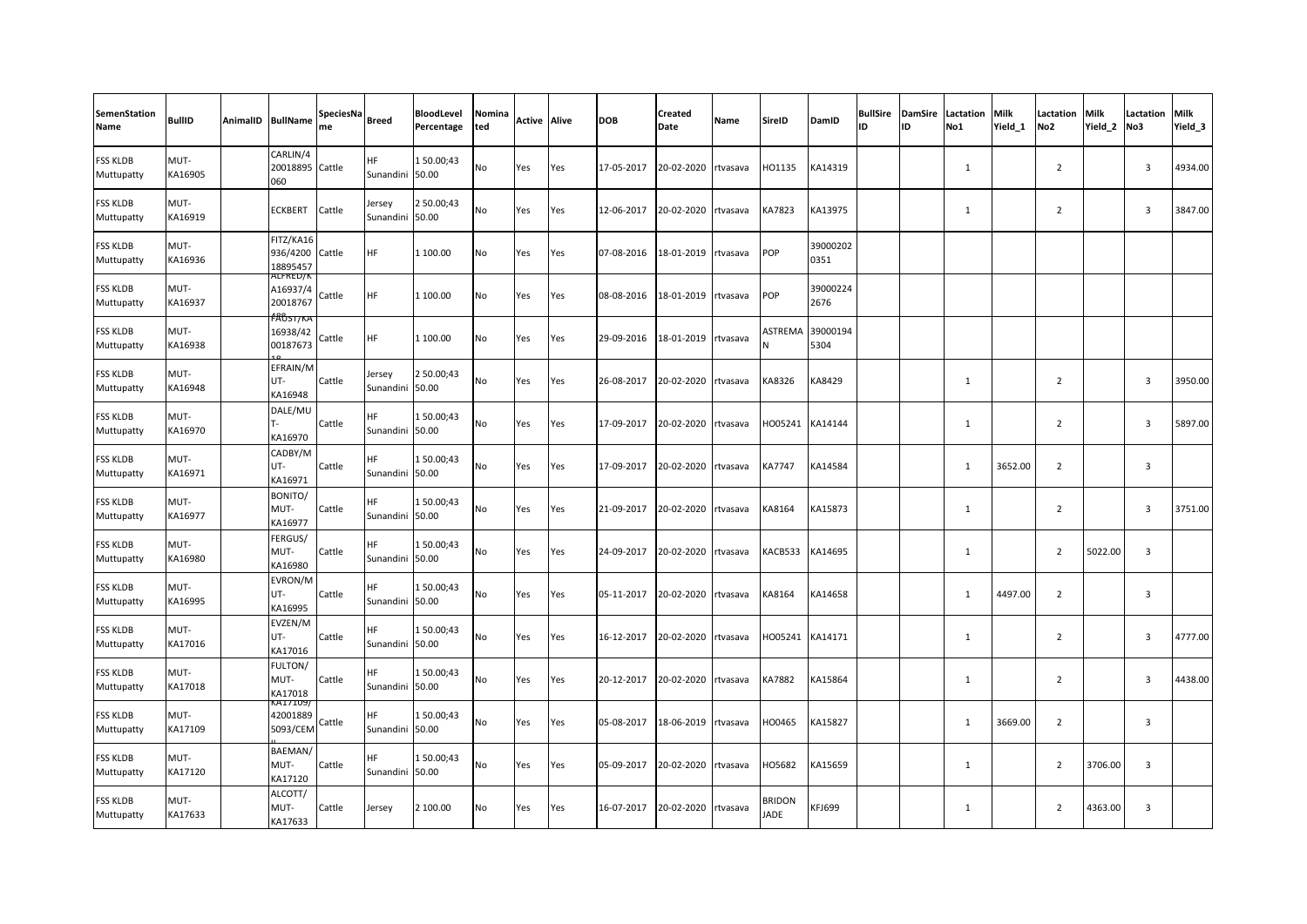| <b>SemenStation</b><br>Name   | <b>BullID</b>   | AnimalID BullName                        | SpeciesNa<br>me | <b>Breed</b>                 | BloodLevel<br>Percentage | Nomina<br>ted | <b>Active Alive</b> |     | <b>DOB</b> | Created<br>Date | Name     | <b>SireID</b> | DamID               | <b>BullSire</b><br>lıd | <b>DamSire</b><br>ID | Lactation<br>No1 | <b>Milk</b><br>Yield 1 | Lactation<br>No <sub>2</sub> | Milk<br>Yield 2 | Lactation<br>No3        | Milk<br>Yield_3 |
|-------------------------------|-----------------|------------------------------------------|-----------------|------------------------------|--------------------------|---------------|---------------------|-----|------------|-----------------|----------|---------------|---------------------|------------------------|----------------------|------------------|------------------------|------------------------------|-----------------|-------------------------|-----------------|
| <b>FSS KLDB</b><br>Muttupatty | MUT-<br>KA17634 | <b>EUGENE/K</b><br>A17634                | Cattle          | Jersey                       | 2 100.00                 | No            | Yes                 | Yes | 01-03-2018 | 20-02-2020      | rtvasava | <b>STRUNK</b> | <b>KFJ676</b>       |                        |                      | $\mathbf{1}$     |                        | $\overline{2}$               | 3801.00         | $\overline{3}$          |                 |
| <b>FSS KLDB</b><br>Muttupatty | MUT-<br>KA17635 | MUT-<br>KA17635/ Cattle<br>CALAHAN       |                 | Jersey                       | 2 100.00                 | Yes           | Yes                 | Yes | 23-04-2018 | 20-02-2020      | rtvasava | MAGNIFIC      | KFJ671              |                        |                      | 1                | 3733.00                | $\overline{2}$               |                 | $\overline{\mathbf{3}}$ |                 |
| <b>FSS KLDB</b><br>Muttupatty | MUT-<br>KA7716  | KA7716                                   | Cattle          | <b>HF</b><br>Sahiwal         | 150.00;28<br>50.00       | Yes           | Yes                 | Yes | 20-08-1999 | 05-08-2015      | rtvasava | <b>B.NOAH</b> | SA1000              |                        |                      | 1                | 9151.00                | $\overline{2}$               |                 | 3                       |                 |
| FSS KLDB<br>Muttupatty        | MUT-<br>KA7816  | KA7816                                   | Cattle          | HF Non-<br>descript          | 150.00;33<br>50.00       | No            | Yes                 | Yes | 25-02-2002 | 30-10-2017      | rtvasava | KA 3308       | <b>IDK 16478</b>    |                        |                      | 1                | 4491.00                | $\overline{2}$               |                 | 3                       |                 |
| FSS KLDB<br>Muttupatty        | MUT-<br>KA7842  | KA7842                                   | Cattle          | HF Non-<br>descript          | 150.00;33<br>50.00       | No            | Yes                 | Yes | 29-05-2002 | 30-10-2017      | rtvasava | KA 3308       | <b>KTM</b><br>50188 |                        |                      | $\mathbf{1}$     | 3967.00                | $\overline{2}$               |                 | $\overline{3}$          |                 |
| FSS KLDB<br>Muttupatty        | MUT-<br>KA7862  | KA7862                                   | Cattle          | Jersey<br>Sunandini          | 250.00;43<br>50.00       | No            | No                  | Yes | 18-07-2002 | 18-10-2018      | rtvasava | KA6240        | KA5644              |                        |                      | $\mathbf{1}$     | 3919.00                | $\overline{2}$               |                 | $\overline{3}$          |                 |
| FSS KLDB<br>Muttupatty        | MUT-<br>KA8041  | MUT-<br>KA8041/B Cattle<br><b>HAGATH</b> |                 | <b>HF</b><br>Sunandini 50.00 | 150.00;43                | No            | Yes                 | Yes | 24-08-2003 | 06-01-2020      | rtvasava | <b>KA5569</b> | KA5812              |                        |                      | $\mathbf{1}$     |                        | $\overline{2}$               | 3820.00         | $\overline{3}$          |                 |
| <b>FSS KLDB</b><br>Muttupatty | MUT-<br>KA8225  | KA8225                                   | Cattle          | Jersey<br>Sunandini          | 2 50.00;43<br>50.00      | No            | Yes                 | Yes | 10-11-2003 | 26-10-2018      | rtvasava | KA4152        | KA6810              |                        |                      | $\mathbf{1}$     |                        | $\overline{2}$               | 3188.00         | $\overline{3}$          |                 |
| FSS KLDB<br>Muttupatty        | MUT-<br>KA8519  | KA8519                                   | Cattle          | Jersey<br>Non-<br>descript   | 2 50.00;33<br>50.00      | No            | Yes                 | Yes | 23-09-2004 | 28-05-2018      | rtvasava | KA4146        | KA6221              |                        |                      | $\mathbf{1}$     | 3874.00                | $\overline{2}$               |                 | 3                       |                 |
| <b>FSS KLDB</b><br>Muttupatty | MUT-<br>KA8704  | KA8704                                   | Cattle          | Jersey<br>Sunandini          | 2 50.00;43<br>50.00      | Yes           | Yes                 | Yes | 27-11-2004 | 25-06-2019      | rtvasava | KA4145        | PTM1584             |                        |                      | 1                | 3999.00                | $\overline{2}$               |                 | $\overline{\mathbf{3}}$ |                 |
| FSS KLDB<br>Muttupatty        | MUT-<br>KA8739  | KA8739                                   | Cattle          | HF                           | 1 100.00                 | No            | Yes                 | Yes | 28-12-2004 | 30-10-2017      | rtvasava | ABS 6085      | 575                 |                        |                      | 1                | 5627.00                | $\overline{2}$               |                 | $\overline{3}$          |                 |
| FSS KLDB<br>Muttupatty        | MUT-<br>KA8790  | KA8790                                   | Cattle          | Jersey                       | 2 100.00                 | <b>No</b>     | Yes                 | Yes | 15-09-2004 | 30-10-2017      | rtvasava | 2764          | 3328                |                        |                      | 1                | 3905.00                | $\overline{2}$               |                 | 3                       |                 |
| FSS KLDB<br>Muttupatty        | MUT-<br>KA9020  | KA9020                                   | Cattle          | HF<br>Sunandini 50.00        | 150.00;43                | No            | Yes                 | Yes | 07-03-2005 | 18-10-2018      | rtvasava | KA5141        | IDK17159            |                        |                      | $\mathbf{1}$     | 3301.00                | $\overline{2}$               |                 | $\overline{3}$          |                 |
| FSS KLDB<br>Muttupatty        | MUT-<br>KA9247  | KA9247                                   | Cattle          | Jersey<br>Non-<br>descript   | 2 50.00;33<br>50.00      | No            | Yes                 | Yes | 02-06-2006 | 30-10-2017      | rtvasava | KA6222        | KA6329              |                        |                      | $\mathbf{1}$     |                        | $\overline{2}$               |                 | $\overline{3}$          | 3846.00         |
| <b>FSS KLDB</b><br>Muttupatty | MUT-<br>KA9331  | KA9331                                   | Cattle          | HF Non-<br>descript          | 150.00;33<br>50.00       | No            | Yes                 | Yes | 23-03-2006 | 30-10-2017      | rtvasava | KA 7716       | <b>IDK 19799</b>    |                        |                      | $\mathbf{1}$     | 4901.00                | $\overline{2}$               |                 | $\overline{3}$          |                 |
| FSS KLDB<br>Muttupatty        | MUT-<br>KA9511  | KA9511                                   | Cattle          | HF                           | 1 100.00                 | No            | Yes                 | Yes | 03-09-2006 | 26-02-2018      | rtvasava | AH10          | 48115273            |                        |                      | 1                | 9243.00                | $\overline{2}$               |                 | $\overline{3}$          |                 |